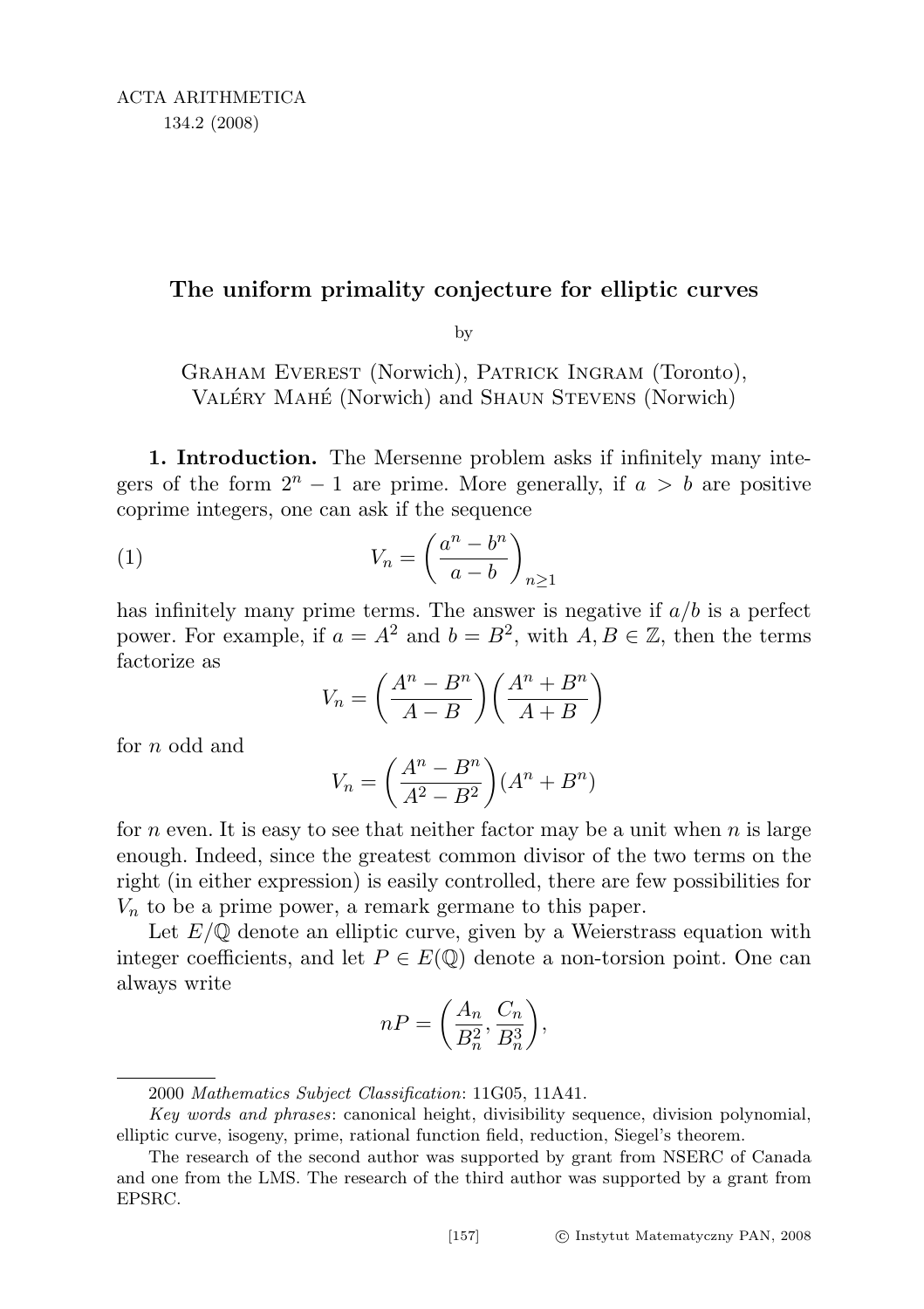with  $A_n, B_n$ , and  $C_n \in \mathbb{Z}$ , and  $gcd(A_n, B_n) = 1$ . The sequence  $(B_n)_{n \geq 1}$ is an elliptic divisibility sequence. These sequences have been the focus of attention of a number of authors: consult  $[4, 6, 8, 10, 11, 14, 24, 25, 30,$ 31, 32, 33, 34]. The role of an elliptic divisibility sequence relative to the addition law of  $E(\mathbb{Q})$  is analogous to the role of the sequence (1) relative to the multiplicative group of  $\mathbb{Q}$ . It is unlikely that  $B_n$  will ever be prime, because of the relation  $B_1 | B_n$ . It is natural, as in the multiplicative case, to ask when  $B_n/B_1$  might be prime, or a prime power.

**1.1.** Background. Chudnovsky and Chudnovsky [3] considered the question of prime occurrence in elliptic divisibility sequences computationally, finding some examples of prime values which are large (several hundred decimal digits) in comparison with the starting data. These computations were not easy to perform on several counts. For one thing, the terms of the sequences grow very rapidly—the logarithm is quadratic in the index, and proportional to the global canonical height. Also, there was a shortage of known small height points. Finally, the computing power at the time was much less than what is available today. With the examples to hand, searching was feasible only out to index around  $n = 100$ . Much larger prime terms in elliptic divisibility sequences have been found recently.

Example 1.1. Consider

 $E: y^2 + y = x^3 - x$  with  $P = [0, 0].$ 

The following table shows indices n for which  $B_n$  is prime (actually, a Miller– Rabin pseudo-prime to 10 randomly chosen bases), together with the number  $#B_n$  of decimal digits of  $B_n$ :

|  |  |  |  |  |  |  | n 5 7 8 9 11 12 13 19 23 29 83 101 409 1291    |
|--|--|--|--|--|--|--|------------------------------------------------|
|  |  |  |  |  |  |  | $\#B_n$ 1 1 1 1 2 2 2 4 6 10 77 114 1857 18498 |

The final two primes were found by Bríd Ní Fhlathuín (1999) and the first author (2006) respectively using MAGMA [19] and PARI-GP [22]. The largest takes a couple of hours to test for (pseudo-)primality.

See also Example 4.2 for a large prime term found recently. Bearing in mind that all of the examples mentioned have appeared at the outer limits of what is computationally feasible *at the time* this might suggest that some elliptic divisibility sequences contain infinitely many prime terms. On the other hand, in [6], all of the examples from [3] were tested out to  $n = 500$  but no more prime terms appeared. Furthermore, while it is true that the primes in Example 1.1 are large, this sequence has, up to the present, produced only 14 prime terms. It also manifests a pattern witnessed in several examples (see the table in Section 4.2), namely, that a *gap principle* seems to be at work. What this means is that the gaps between prime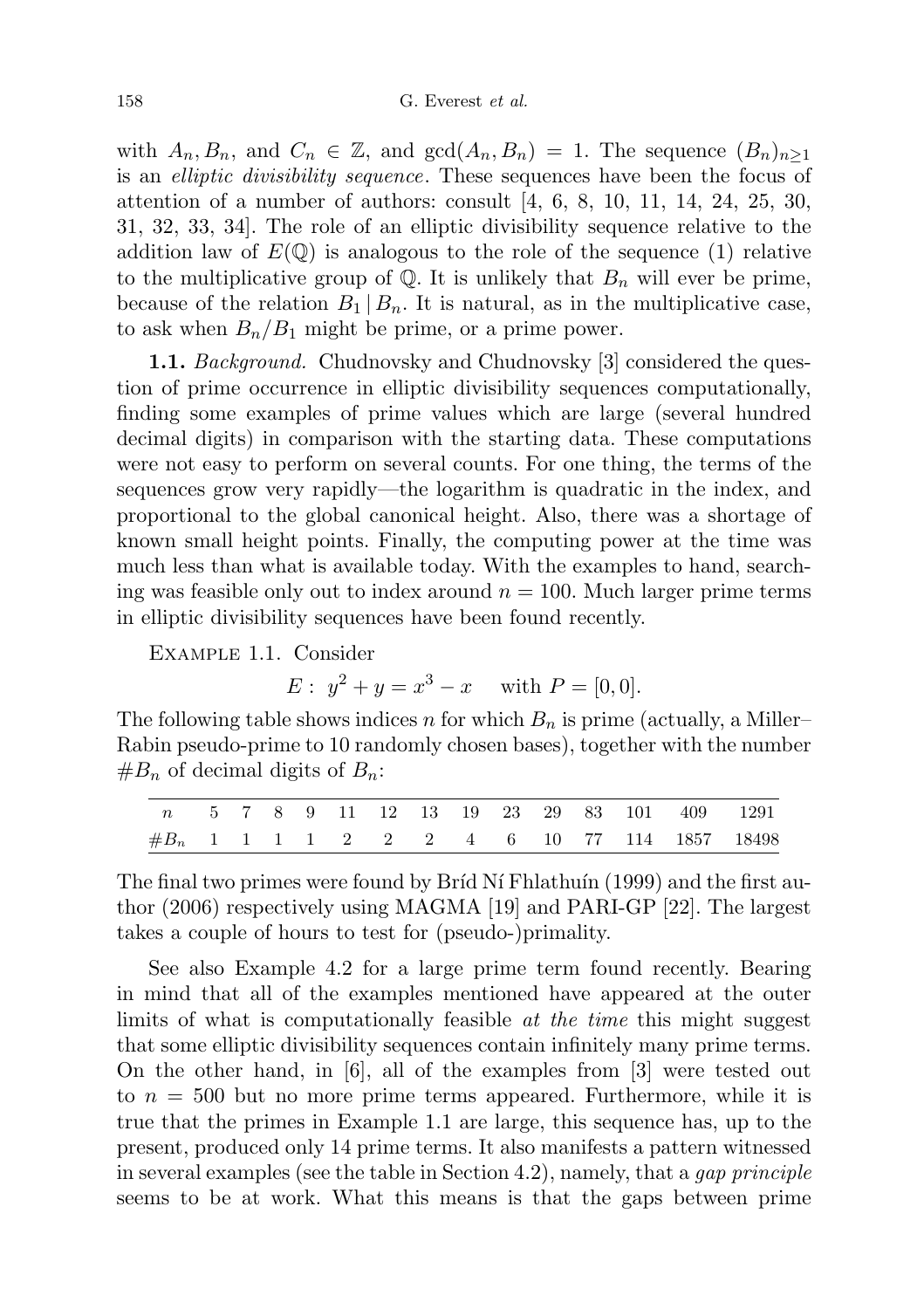terms grow quickly in proportion to the index. Taking this together with the quadratic exponential growth rate of the sequence forces any outlying prime term to be inordinately large. A gap principle has recently been articulated successfully in the study of integral multiples of a fixed integral point [15]. In Section 4.2, the results of extensive computations are exhibited, showing the appearance of prime terms in elliptic divisibility sequences generated by the 18 rational points with smallest known global canonical height in Elkies' table [7]. (These, together with all the computations performed for this paper, used both [19] and [22].) Together with a heuristic argument from [6], revisited in Section 4.1, this lends support to the following (see  $[6, 8, 11]$ :

CONJECTURE 1.2 (Primality conjecture). If  $B = (B_n)$  denotes an elliptic divisibility sequence generated by a rational point on an elliptic curve, then the number of prime terms  $B_n/B_1$  is bounded.

In [11] it was demonstrated that if  $P \in E(\mathbb{Q})$  lies in the image of a non-trivial isogeny then  $B_n$  can be prime (indeed a prime power) for only finitely many n. When the isogeny is the endomorphism  $[k]$  (multiplication by the integer  $k$ ), this is in direct analogy with the trivial case for sequences of the form (1), discussed earlier. The proof works by giving a preliminary argument showing the existence of a canonical factorization, then estimates arising from a strong form of Siegel's theorem show that each factor is too large to be a unit.

In [8], these techniques were generalized and improved and a stronger form of Conjecture 1.2 appeared. This predicts a uniform bound on the number of prime power terms assuming the curve is in minimal form—the uniform primality conjecture. In the current article, a proof of that conjecture will be provided, assuming Lang's conjecture, in the case where descent via an isogeny is possible. The methods include the use of a quantitative version of Siegel's theorem proved by Silverman. In Section 4 a discussion is included about the plausibility of the uniform primality conjecture when descent is not possible. As the question entails the application of results from diophantine approximation, it is also interesting to consider the problem over the function field  $\mathbb{Q}(T)$ , where stronger diophantine approximation results are known (for example, Lang's conjecture). Stronger conclusions do indeed become possible.

**1.2.** Main results. Let K be Q or  $\mathbb{Q}(t)$ , and let  $\mathcal{O}_K$  be Z or  $\mathbb{Q}[t]$  respectively. Let  $E$  be an elliptic curve over  $K$ , in Weierstrass form, having coefficients in  $\mathcal{O}_K$ . Let  $P \in E(K)$  and write

$$
x(P) = \frac{A_P}{B_P^2},
$$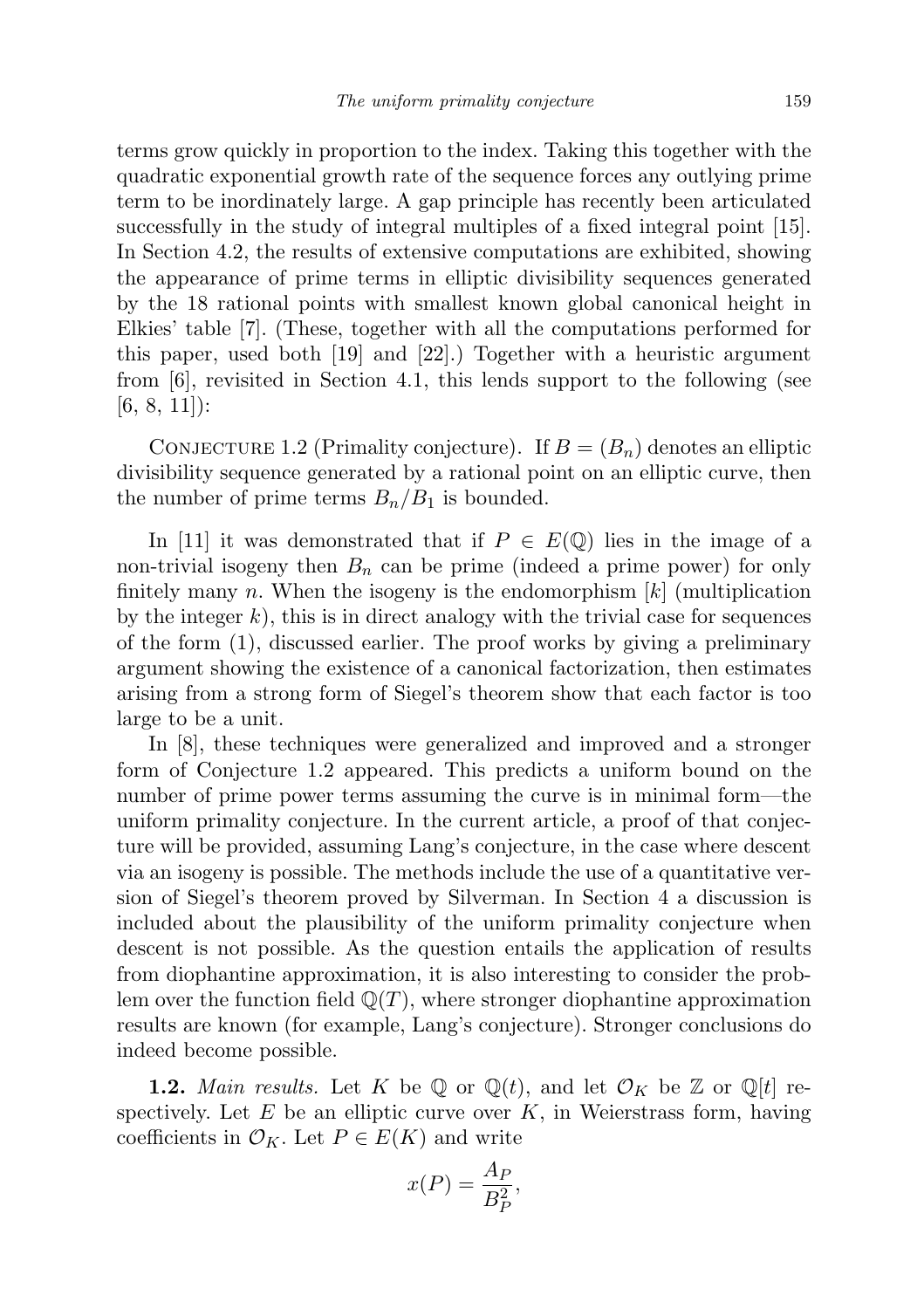with  $A_P, B_P \in \mathcal{O}_K$  coprime and  $B_P > 0$  in the case  $K = \mathbb{Q}$ , or  $B_P$  monic in the case  $K = \mathbb{Q}(t)$ .

Much of the discourse assumes a conjecture of Lang, which arises naturally, and appears to be a necessary assumption in any attempt to make uniform statements about the divisibility properties of elliptic divisibility sequences [10, 14, 16, 17]. This conjecture will now be stated and relies upon definitions provided in full in Section 2.1. It is known that the canonical height  $\widehat{h}(P)$  is zero if and only if P is a point of finite order, so it is natural to ask how small  $\hat{h}(P)$  might be for non-torsion points P. This question turns out to be quite important: in general, quantitative estimates for diophantine approximation on elliptic curves all rely on some sort of lower bound on  $\widehat{h}(P)/h(E)$ , where  $h(E)$  is the height of the curve. Considering elliptic curves in general, it is not hard to show that  $\widehat{h}(P)/h(E)$  can be made arbitrarily small (without resorting to choosing torsion points  $P$ ). For minimal curves  $E/K$ , however, this seems not to be the case.

LANG'S CONJECTURE. There exists  $\delta > 0$ , which depends only on K, such that  $\widehat{h}(P) \geq \delta \max(1, h(E))$  for all minimal curves  $E/K$  and all nontorsion points  $P \in E(K)$ .

Our main results use a definition which appeared first in [11] and in a more general form in [8]. In [11], some crude counting amongst small conductor curves suggested that when  $K = \mathbb{Q}$ , the definition applies in a very large number of non-trivial cases.

DEFINITION 1.3. If  $P \in E(K)$  is non-torsion and is the image of a K-rational point under a non-trivial K-rational isogeny, then say that  $P$  is magnified.

By composing the pre-image of the isogeny with an isomorphism if necessary, it may always be arranged that the pre-image is in minimal form. This will be a standing assumption throughout the paper.

In the rational case, the main theorem of the paper is as follows (see Theorem 2.1 for a more precise version):

THEOREM 1.4. Assume  $K = \mathbb{Q}$  and B is an elliptic divisibility sequence generated by a magnified K-rational point on an elliptic curve in minimal form. If Lang's conjecture holds then the number of prime power terms  $B_n/B_1$  is bounded independently of the curve, the point and the degree of the isogeny.

When  $K = \mathbb{Q}(t)$ , as anticipated, an unconditional version of Theorem 1.4 holds. A bigger surprise is the different character of the main conclusion.

THEOREM 1.5. Assume  $K = \mathbb{Q}(t)$  and B is an elliptic divisibility sequence arising from a magnified K-rational point on an elliptic curve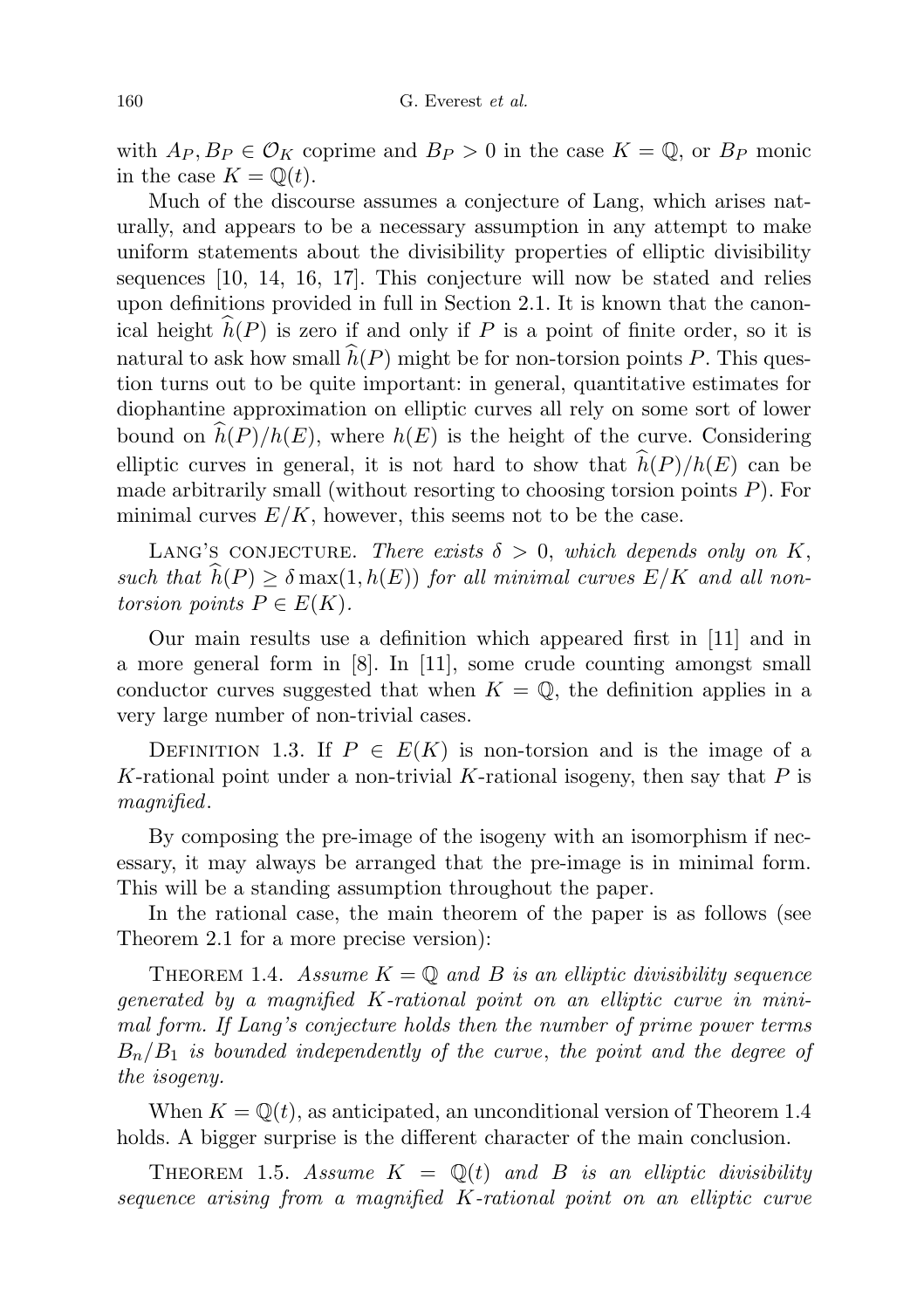in minimal form. Then  $B_n/B_1$  fails to be a prime power for all indices  $n \geq 4160366$ .

The different nature of the two results is worthy of comment and Sections 3 and 4 are given over to a full discussion of the different cases. At this point, the following question seems worth asking, and it is one that we have not been able to resolve.

QUESTION. In the case when  $K = \mathbb{Q}$ , assume that B is an elliptic divisibility sequence generated by a magnified  $K$ -rational point on an elliptic curve in minimal form. If Lang's conjecture is true, does it follow that  $B_n/B_1$ fails to be a prime power for all  $n$  beyond some uniform bound?

A positive answer to this question is certainly desirable, because it means that a large class of explicit examples can, at least hypothetically, be tested to find all the prime terms. With current techniques, explicit examples do exist [9] (see also Example 4.1), but for a limited class of curves. Theoretically too, a positive answer is satisfying because it means that the two cases when  $K = \mathbb{Q}$  and  $K = \mathbb{Q}(t)$  are exactly parallel, assuming the generating point P is magnified. Note however that, over  $K = \mathbb{Q}(t)$ , the primality conjecture itself is not likely to be true—a discussion, which includes some striking examples, follows in Section 3.

In Section 2, a proof will be given that, under Lang's conjecture, a uniform bound exists for the number of prime terms  $B_n/B_1$  which applies in both the rational and the function field cases, assuming the elliptic divisibility sequence is generated by a magnified point on a minimal curve. This section highlights the convergence of the two theories. In Sections 3 and 4, various points of divergence will be discussed, often with reference to explicit examples.

## 2. The uniform primality conjecture in both cases

**2.1.** *Notation*. The following notation will be standard throughout:

K either  $\mathbb Q$  or  $\mathbb Q(t)$ ;

 $\mathcal{O}_K$  either Z if  $K = \mathbb{Q}$  or  $\mathbb{Q}[t]$  if  $K = \mathbb{Q}(t)$ ;

v a prime of K with completion  $K_v$  and ring of integers  $\mathcal{O}_v$ ;

 $\log |\cdot|_{\infty}$  either  $\log(|\cdot|)$  if  $K = \mathbb{Q}$  or deg if  $K = \mathbb{Q}(t)$ ;

$$
h(p/q) \quad \text{the height of } p/q \text{ defined, for } p, q \in \mathcal{O}_K \text{ coprime, by}
$$
\n
$$
h(p/q) := \max(\log |p|_{\infty}, \log |q|_{\infty});
$$

 $E$  an elliptic curve over  $K$ ;

 $\Delta$  or  $\Delta_E$  the discriminant of E;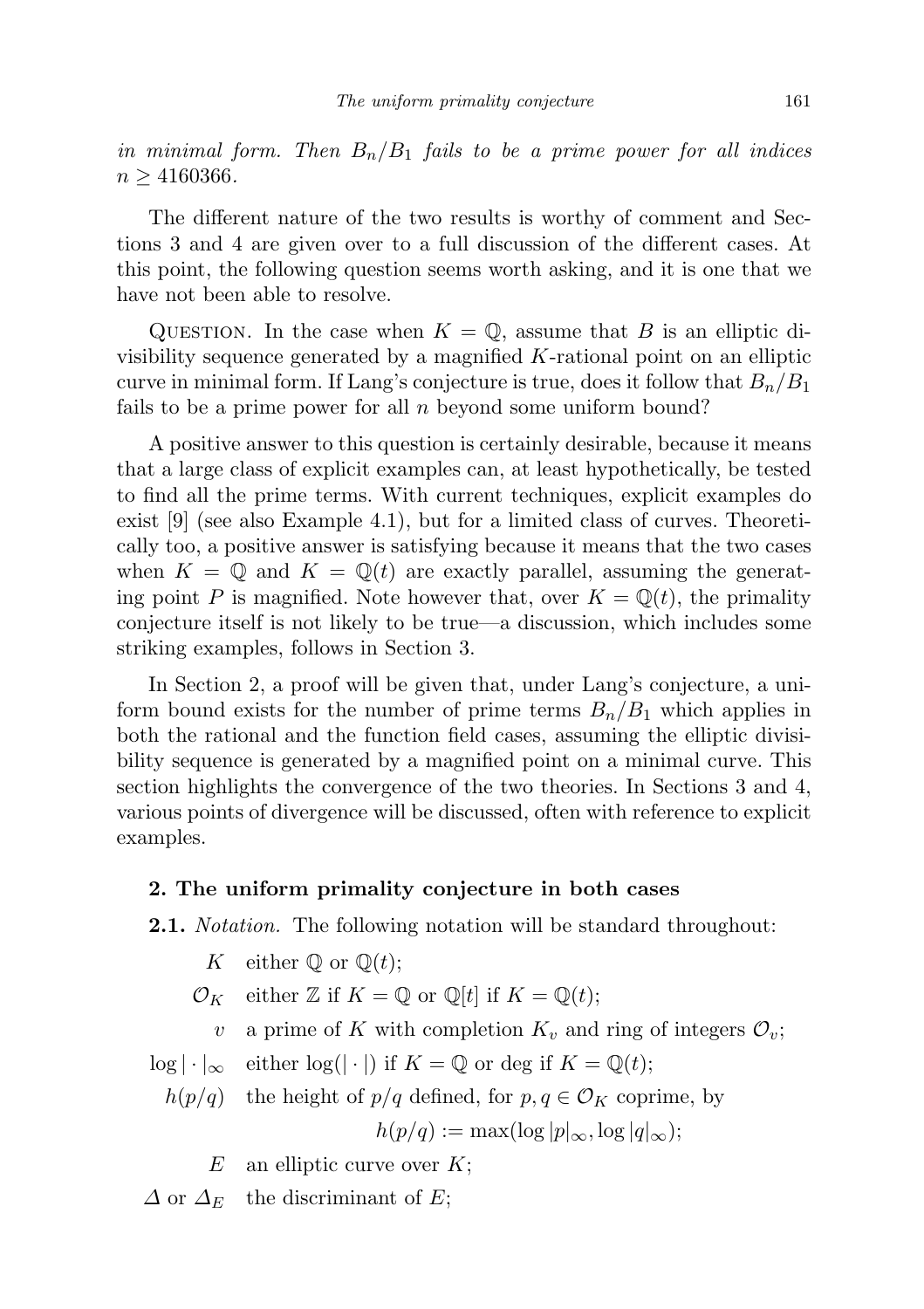j or  $j_E$  the j-invariant of E;  $h(E)$  the height  $h(E) := \frac{1}{12} \max(h(j), h(\Delta))$  of E; P a point of  $E(K)$ ;  $h(P)$  the height  $h(P) := \frac{1}{2}h(x(P))$  of P;

 $\widehat{h}(P)$  the canonical height of P, defined by

$$
\widehat{h}(P) := \lim_{n \to \infty} \frac{h(nP)}{n^2}.
$$

Generally speaking, when the existence of a uniform constant is postulated, what is meant is a constant independent of the choice of the elliptic curve (and the point studied if there is one). Of course, such a constant may depend on the choice of the base field K.

**2.2.** Reduction to Siegel's theorem. For ease of exposition, define the Lang ratio of  $P \in E(K)$  to be  $\varrho(P, E) = \widehat{h}(P)/\max(1, h(E))$ . Then Lang's conjecture says that there exists  $\delta>0$  such that

 $\rho(P, E) > \delta$ 

for all minimal curves  $E/K$  and all non-torsion points  $P \in E(K)$ . Silverman [28] has shown, for number fields K, that  $\rho(P, E)$  may be bounded below in terms of the number of primes at which  $E/K$  has split multiplicative reduction. Expanding on these ideas, Hindry and Silverman [12] showed that  $\rho(P, E)$  may be bounded below in terms of an upper bound on the Szpiro ratio of  $E/K$ , that is, the ratio of the log-discriminant of E to the log-conductor. Hindry and Silverman also showed that if  $K$  is a onedimensional function field, then the Szpiro ratio of an S-minimal elliptic curve (where S is a set of primes of  $K$ ) is bounded above absolutely in terms of S; in particular, with  $S = \{\infty\}$ , Lang's conjecture holds. In this paper, it will often be convenient to work in terms of  $\rho(P, E)$  in order to obtain unconditional results.

The following is a more precise version of Theorem 1.4, valid both for Q and for  $\mathbb{Q}(t)$ .

THEOREM 2.1. For any  $\delta > 0$ , there is a constant  $M_{\delta}$  with the following property: Let  $B = (B_n)$  be an elliptic divisibility sequence arising from a magnified  $K$ -rational point  $P$  on an elliptic curve  $E$  in minimal form. Write  $\sigma: E' \to E$  with E' in minimal form, and  $\sigma(P') = P$ . If  $\rho(P', E') \geq \delta$ , then the number of prime power terms  $B_n/B_1$  is bounded by  $M_\delta$ .

In light of the above-mentioned results of Hindry and Silverman, in the case  $K = \mathbb{Q}(t)$ , there is a uniform constant  $\delta > 0$  such that the condition  $\rho(E', P') \geq \delta$  is always satisfied. If Szpiro's conjecture holds, then this is true of  $K = \mathbb{Q}$  as well.

Similar methods allow a result of the following kind: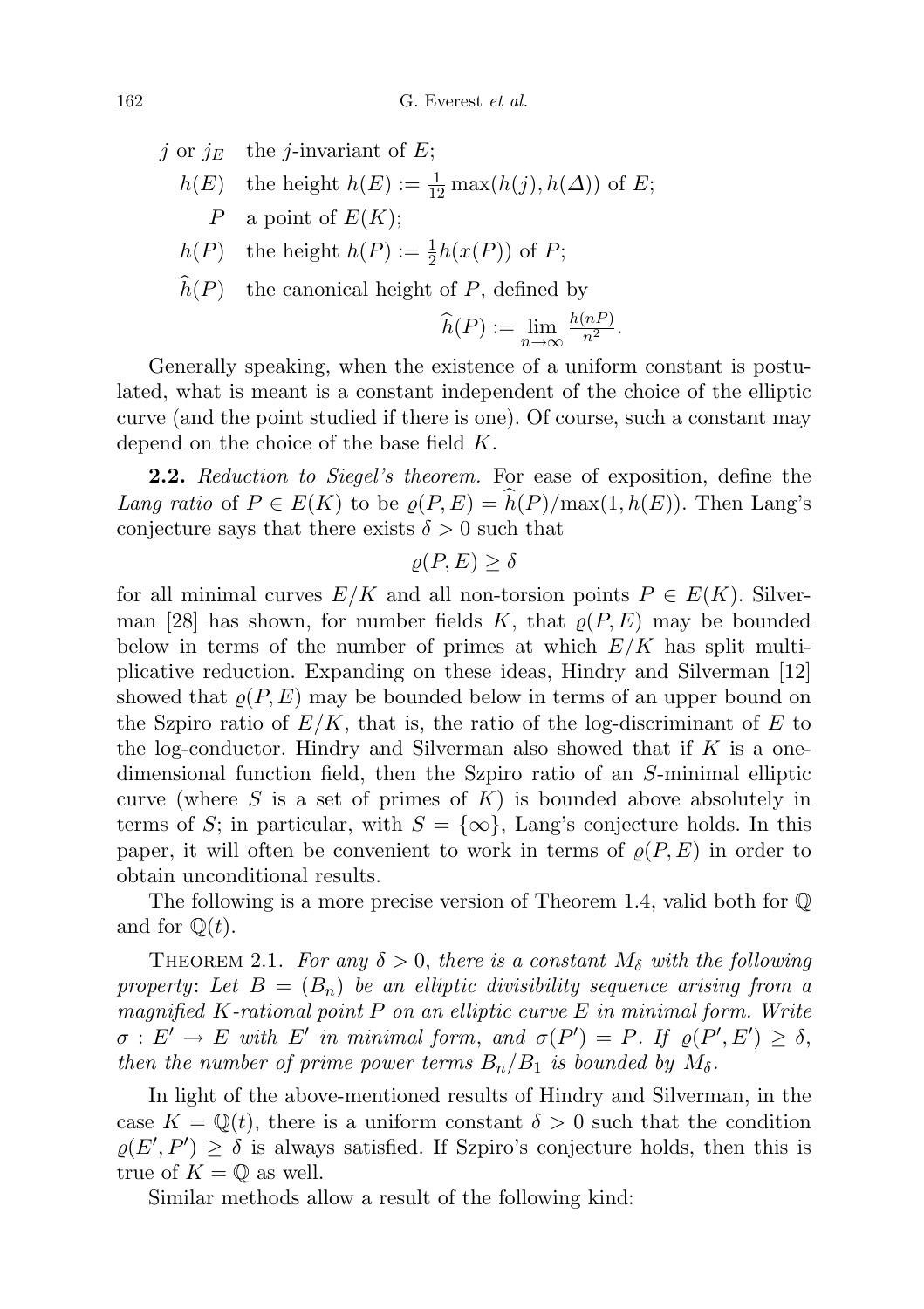THEOREM 2.2. For any  $\delta > 0$ , there is a constant  $C_{\delta}$  with the following property: if  $\phi : E' \to E$  is an isogeny of minimal elliptic curves, then for any subgroup  $\Gamma' \subseteq E'(\mathbb{Q})$  such that  $\min_{P' \in \Gamma'} \varrho(E', P') \geq \delta$ ,

$$
\#\{P \in \phi(\Gamma'): B_P \text{ is a prime power}\} \leq C_{\delta}^{1+\text{rank}(\Gamma')}.
$$

It follows immediately that the number of prime power terms in the sequence  $(B_n)_{n\geq 1}$  is bounded uniformly. This observation is not nearly as strong as Theorem 2.1 unless one restricts attention to sequences in which  $B_1 = 1$ , which are in some sense rare (corresponding to integral points on elliptic curves).

**2.3.** Behaviour under isogeny. The first lemma below shows how primes behave under isogeny, and demonstrates that the denominators of points in the image of an isogeny admit a canonical factorization—see (6), in Sections 3.5.

LEMMA 2.3. Let  $E$  be a minimal elliptic curve defined over  $K$ , and let  $\sigma: E' \to E$  be an isogeny of degree m. Then we have

$$
v(B_P) \le v(B_{\sigma(P)}).
$$

If E' is also minimal, then  $v(B_P) > 0$  implies

$$
v(B_{\sigma(P)}) \le v(B_P) + v(m).
$$

*Proof.* On the assumption that  $E'$  is minimal at v, it is not hard to show (see, for example, the exposition in [33]) that the isogeny  $\sigma$  induces a map of formal groups  $F_{\sigma} : \widehat{E} \to \widehat{E}$  defined over  $\mathcal{O}_v$  with  $F_{\sigma}(0) = 0$  (Streng proves this for number fields, but the proof works for any local field). It follows immediately that if  $v(x(P)) < 0$ , then as  $F_{\sigma}(z) \in \mathcal{O}_{v}[[z]]$  vanishes at 0,

$$
v(B_{\sigma(P)}) = v(F_{\sigma}(z)) \ge v(z) = v(B_P).
$$

If  $E$  is minimal as well, we may apply the same argument to the dual isogeny  $\hat{\sigma}: E \to E'$ , noting that the composition is  $[m]$ . The argument above now tells us that

$$
v(B_{\sigma(P)}) \le v(B_{mP}) \le v(B_P) + v(m).
$$

LEMMA 2.4. Let  $E$  and  $E'$  be minimal elliptic curves defined over  $K$ , and let  $\sigma : E' \to E$  be an isogeny of degree m. Then

$$
h(E) \ll h(E') + h(m).
$$

Proof. In the number field case, this is a consequence of the normalizing lemma of Masser and Wüstholz [20]. Note that Masser and Wüstholz use the quantity

$$
w(E) = \max(1, h(g_2), h(g_3))
$$

to measure the "size" of an elliptic curve, where  $g_2$  and  $g_3$  are the usual invariants, but  $h(E)$  as defined above satisfies  $w(E) \ll h(E) \ll w(E)$ . The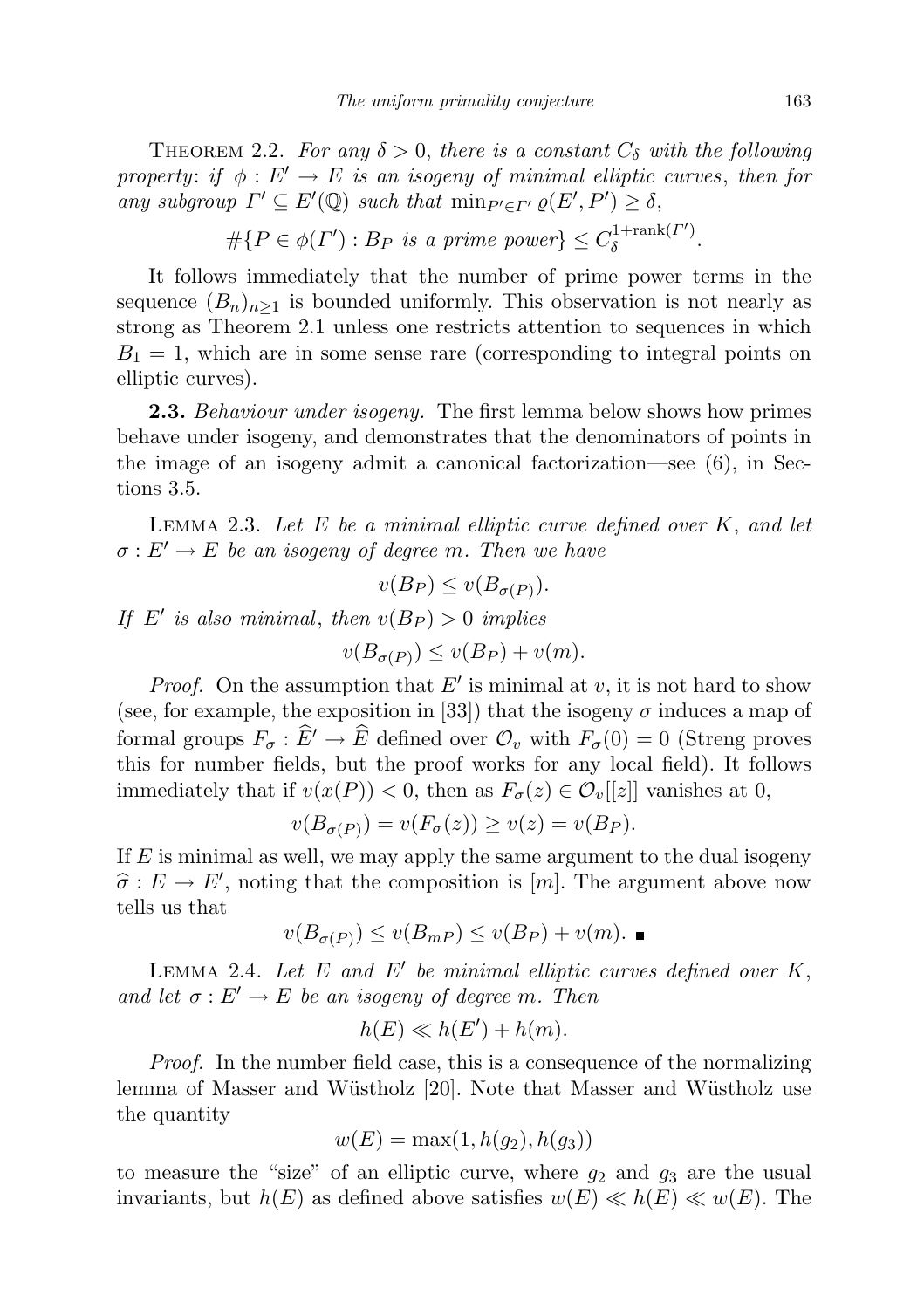argument in [20] produces *some* isomorphic copy of E, say  $E^*/K$  such that  $h(E^*) \ll h(E') + \log m$ . Since E and E<sup>\*</sup> are isomorphic, and E is minimal, we have  $h(E) \leq h(E^*)$ .

If  $K$  is a function field, this property is trivial by the boundedness of the Szpiro ratio, together with the inequality deg( $\Delta_{E'}$ ) ≤ 6 deg( $\Delta_E$ ). To see this, note first that E and E' have the same conductor, by [13, VII, Corollary 7.2]. The assertion is then a consequence of [23, Theorem 0.1], which bounds the conductor of E' in terms of  $6 \deg(\Delta_{E'})$ , since the degree of the conductor of E is a lower bound for deg( $\Delta_E$ ). Note that if we assume the *abc* conjecture for  $K$ , we may do the same thing for number fields, but a dependence on  $m$  still exists.  $\blacksquare$ 

Now we return to the main theme of this section, by showing how to reduce the problem to an application of Siegel's theorem.

DEFINITION 2.5. Given  $0 < \varepsilon < 1$ , together with a constant  $C > 0$ , say that  $P \in E(K)$  is  $(\varepsilon, C)$ -quasi-integral if

$$
h(B_P) \leq \varepsilon \widehat{h}(P) + C.
$$

Siegel's theorem, in its strong form, is the statement that for any  $\varepsilon < 1$ and any constant C, there are only finitely many  $(\varepsilon, C)$ -quasi-integral points in  $E(K)$ . Work of Silverman [28] refines this claim, showing that the number of  $(\varepsilon, C)$ -quasi-integral points in a subgroup  $\Gamma \subseteq E(K)$  may be bounded solely in terms of  $\varepsilon$ ,  $C$ , rank $(\Gamma)$ , and a lower bound on  $\rho(P, E)$  for non-torsion  $P \in \Gamma$ . Elliptic divisibility sequences are essentially rank one subgroups of  $E(K)$ , and so under Lang's conjecture a uniform bound is obtained on the number of  $(\varepsilon, C)$ -quasi-integral points in an elliptic divisibility sequence. Note that if

$$
Ch(E) > \delta \widehat{h}(nP),
$$

then  $|n| \leq \sqrt{C/(\delta \varrho(P,E))}$ .

In particular, if we apply Silverman's version of Siegel's theorem to a rank one subgroup of  $E(K)$  generated by some point P with  $\varrho(P, E)$  greater than some uniform value, some dependence of  $C$  on  $E$  is acceptable (in the sense that a uniform quantitative result is recoverable), as long as  $C = O(h(E)).$ 

It will be demonstrated that if  $P$  is the image of a K-rational point under an isogeny, then  $B_{nP}/B_P$  being a power of a prime is a non-trivial quasi-integrality condition. The function field case indicates that one would not expect this to be true more generally.

LEMMA 2.6. Let  $\sigma : E' \to E$  be an isogeny of minimal elliptic curves over K, and suppose that  $P = \sigma(P')$  for some  $P' \in E'(K)$ . If  $B_{nP}/B_F$ is a power of a single prime, then either  $nP$  is  $(\varepsilon_1, C_1)$ -quasi-integral, with  $\varepsilon_1 = 1/n^2 + 1/m$  and  $C_1 = O(h(E) + h(m) + h(n))$ , or  $nP'$  is  $(\varepsilon_2, C_2)$ -quasiintegral, with  $\varepsilon_2 = m/n^2$  and  $C_2 = O(h(E') + h(m))$ .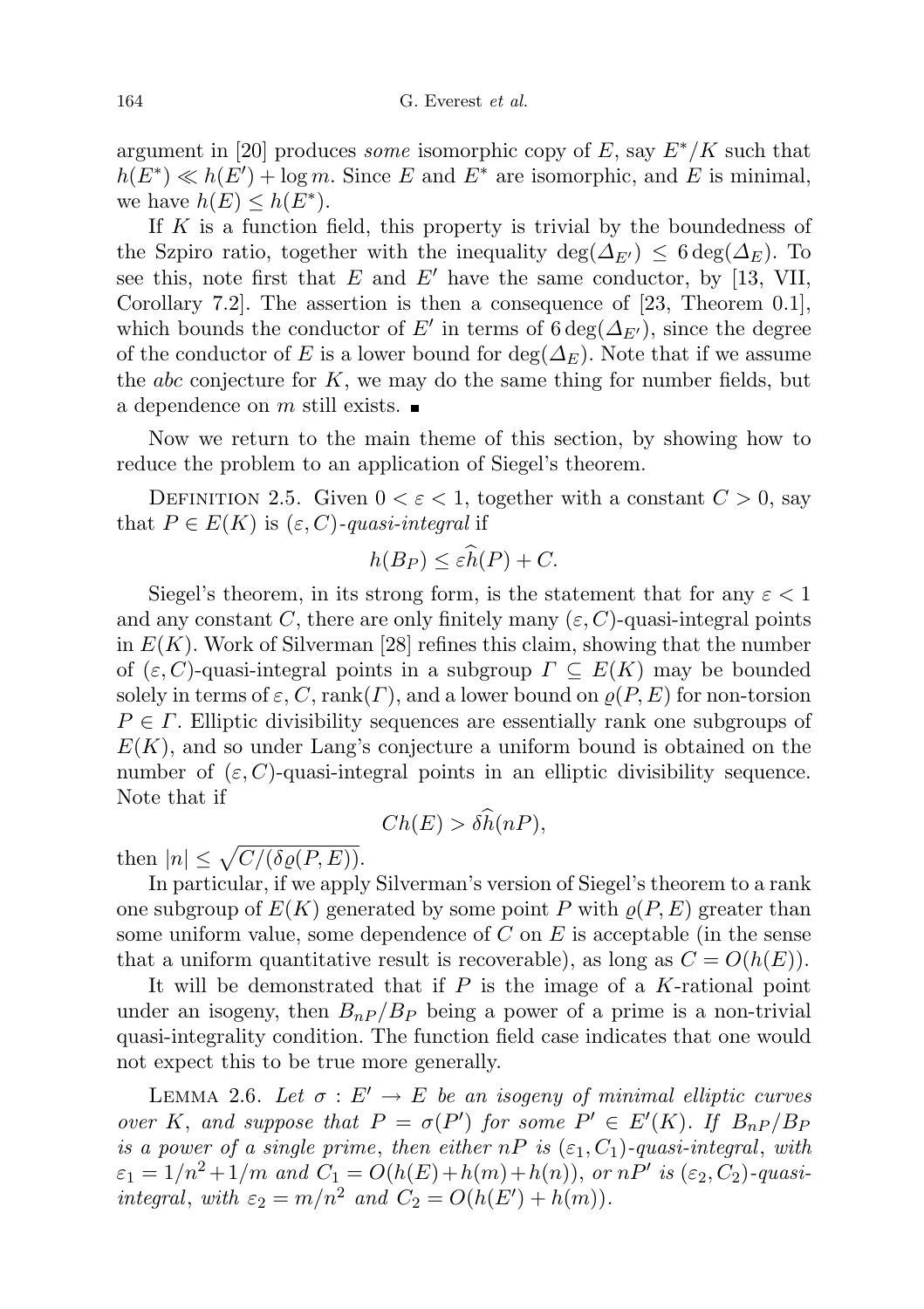*Proof.* Suppose that  $B_{nP}/B_P$  is a power of a single prime. Note that, by Lemma 2.3,  $v(B_{nP'}) \le v(B_{nP})$  for all  $v \in M_K^0$ . Suppose, for the moment, that  $v(B_{nP'}) \le v(B_P)$  for all  $v \in M_K^0$ . In this case,

$$
h(B_{nP'}) \le h(B_P) \le h(P) \le h(P) + O(h(E))
$$
  

$$
\le \frac{m}{n^2} \widehat{h}(nP') + O(h(E') + h(m)).
$$

Now suppose that this is not the case, in other words,  $v(B_{nP'}) > v(B_P)$ for some prime  $v \in M_K^0$ . Then  $v(B_{nP}/B_P) > 0$ , and this is the only prime for which this happens. Furthermore, from Lemma 2.3,

$$
v(B_{nP}/B_P) \le v(B_{nP}) \le v(B_{nP'}) + h(m).
$$

In particular,

$$
h(B_{nP}) \le h(B_P) + h(B_{nP'}) + h(m) + h(n)
$$
  
\n
$$
\le \widehat{h}(B_P) + \widehat{h}(B_{nP'}) + O(h(E) + h(E') + h(m) + h(n))
$$
  
\n
$$
\le \left(\frac{1}{n^2} + \frac{1}{m}\right)\widehat{h}(nP) + O(h(E) + h(m) + h(n)).
$$

It has been known for a long time that sequences of the form (1) do produce new primes in a weaker sense. Zsigmondy's theorem [35] guarantees a new prime factor for all terms with index  $n > 6$ . The definition is made precise now.

DEFINITION 2.7. A non-zero term  $B_n$  in a sequence  $(B_n)$  of elements in  $\mathcal{O}_K$  has a primitive divisor d if

- $(I)$  d is not a unit,
- $(II)$  d  $|B_n,$
- (III) gcd( $B_m$ , d) is a unit for all  $m < n$  with  $B_m \neq 0$ .

Silverman [29] proved the elliptic analogue of Zsigmondy's theorem: in any elliptic divisibility sequence  $B = (B_n)$ , all the terms from some index onwards will have a primitive divisor. This theorem has been proved in a strong uniform manner in [17] (see also [10] and [14]) and will be used crucially in the following proof.

Proof of Theorem 2.1 in the rational case. It will be shown that for every  $\delta > 0$  there is a constant  $M_{\delta}$ , depending only on  $\delta$ , such that for every pair of minimal elliptic curves  $E', E/\mathbb{Q}$  equipped with a non-trivial isogeny  $\sigma: E' \to E$ , and every point  $P = \sigma(P')$  with  $\rho(P', E') \geq \delta$ , there are at most  $M_{\delta}$  values n such that  $B_{nP}/B_{P}$  is a prime power.

The style of proof depends upon whether the isogeny is cyclic. Firstly, assume that  $P \in kE(\mathbb{Q})$  for some integer  $k \geq 2$ . Then  $P \in qE(\mathbb{Q})$  for some prime  $q$ , and it may be assumed that  $k$  is prime.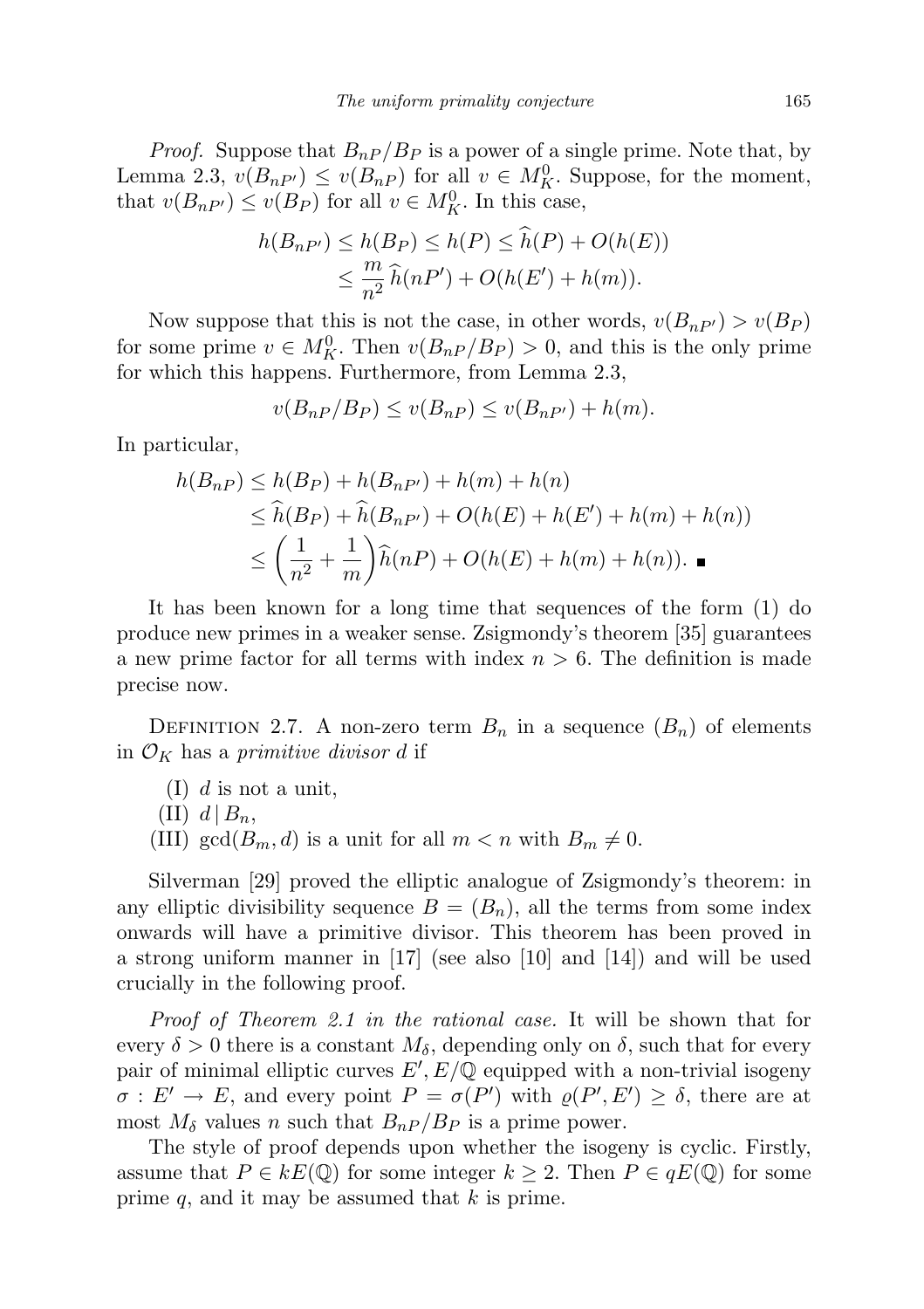Suppose there are distinct non-archimedean valuations  $v_1$  and  $v_2$  such that

$$
v_1(B_{nkP'}) > 0 \quad \text{and} \quad v_1(B_{kP'}) = 0
$$

and

 $v_2(B_{nP'}) > 0$  and  $v_2(B_{\gcd(k,n)P'}) = 0.$ 

Then clearly  $v_1(B_{nP}/B_P) > 0$ . On the other hand,  $v_2(B_{kP'}) = 0$ , as

$$
v_2(B_{\gcd(k,n)P'}) = \min(v_2(B_{nP'}), v_2(B_{kP'})),
$$

and so  $v_2(B_{nP}/B_P) > 0$ . Thus if  $B_{nP}/B_P$  is a prime power, then either

- (a) the primes dividing  $B_{nkP'}$  are at most those dividing  $B_{kP'}$ , or
- (b) the primes dividing  $B_{nP'}$  are at most those dividing  $B_{gcd(k,n)P'}$ .

Let  $Z(P', E')$  denote the set of s such that  $B_{sP'}$  has no prime divisors other than those dividing  $B_{tP'}$  for  $t < s$ . In case (a), the term  $B_{nkP'}$  in the elliptic divisibility sequence defined by  $P'$  has no primitive divisor, and so  $nk \in Z(P', E')$ . If (b) holds, and if  $gcd(k, n) < n$ , then  $n \in Z(P', E')$ . Thus, if  $B_{nP}/B_P$  is a prime power, then either n | k (and recall that k is assumed to be prime) or  $n \in Z(P', E') \cup k^{-1} Z(P', E')$ . By Theorem 7 of [17],  $\# Z(P', E')$ may be bounded solely in terms of  $\rho(P', E')$  (note that the statement in [17] is not in terms of  $\varrho(P', E')$ , but a simple modification of the proof shows that this is true). Thus the number of n such that  $B_{nP}/B_P$  is a prime power is bounded by some  $M_{\delta,1}$  which depends only on  $\delta$ .

So now suppose  $P \notin kE(\mathbb{Q})$  for any integer  $k \geq 2$ . It follows that  $\sigma$  is a composition of cyclic isogenies over Q, and so it may be assumed (without loss of generality) that  $\sigma$  itself is cyclic. In particular, there are (by work of Mazur [21]) only finitely many possible values for  $m = \deg(\sigma)$ . Thus Lemma 2.6, upon replacing  $h(m)$  with a sufficiently large constant, tells us that if  $B_{nP}/B_P$  is a prime power, then either  $nP$  is  $(\varepsilon_1, C_1)$ -quasi-integral, with  $\varepsilon_1 = 1/n^2 + 1/m$  and  $C_1 = O(h(E) + h(n))$ , or  $nP'$  is  $(\varepsilon_2, C_2)$ -quasiintegral, with  $\varepsilon_2 = m/n^2$  and  $C_2 = O(h(E'))$ . If  $m/n^2 \leq 3/4$ , there is a bound on the number of points satisfying the latter condition depending only on  $\rho(P', E')$ . Clearly, the number of n such that  $m/n^2 > 3/4$  is bounded absolutely.

Now note that  $\varrho(P', E') \geq \delta$  and Lemma 2.4 implies that  $\varrho(P, E) \geq \delta_2$ for some  $\delta_2 > 0$ . Thus, the first condition above becomes

$$
h(B_{nP}) \le \left(\frac{1}{n^2} + \frac{1}{m}\right)\widehat{h}(nP) + O(h(E) + h(n)).
$$

Finally, for any C and any  $\delta_3 > 0$ , we can ensure that  $Ch(n) < \delta_3 h(n)$  by taking  $n$  large enough. Thus the above becomes

$$
h(B_{nP}) \le \left(\frac{1}{n^2} + \frac{1}{m} + \delta_3\right) \widehat{h}(nP) + O(h(E))
$$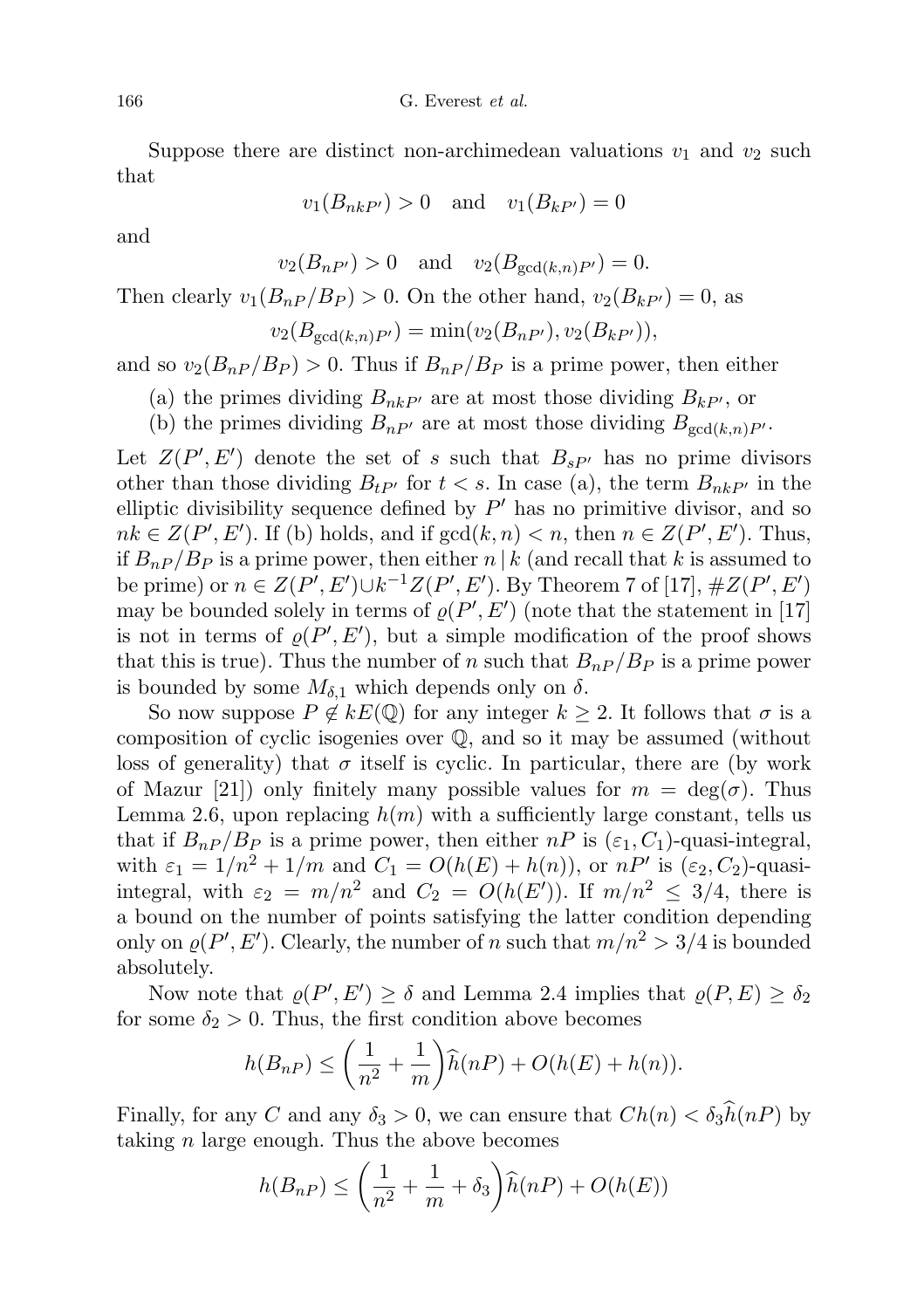for sufficiently large n, where  $\delta_3$  may be taken as any positive value. Applying the quantitative Siegel theorem completes the proof.

REMARK 2.8. Work of the second author [15, 16], in the case  $K = \mathbb{Q}$ , also assuming Lang's conjecture, can be applied to produce a uniform bound M such that for any elliptic divisibility sequence generated by a magnified point P on a minimal curve, there are at most two values  $n > M$  such that  $B_{nP}$  is a prime power.

In the function field case, a stronger version of Theorem 2.1 will be proved, namely, that there is a uniform bound  $N_0$  such that  $B_n/B_1$  is not a prime power for all  $n \geq N_0$ . First, one lemma is required.

LEMMA 2.9. Let  $K = \mathbb{Q}(t)$  and let  $B = (B_n)$  be an elliptic divisibility sequence arising from a non-torsion point on a minimal elliptic curve defined over K. There is a uniform bound on the indices n for which  $B_n$  fails to have a primitive divisor.

Lemma 2.9 will be proved in an explicit way later—see Theorem 3.10.

Proof of Theorem 2.1 in the function field case. Lemma 2.6 shows that if  $B_{nP}/B_P$  is a prime power, then

$$
h(B_{nP}) \le \left(\frac{1}{m} + \frac{1}{n^2}\right)\widehat{h}(nP) + O(h(E))
$$

or

$$
h(B_{nP'}) \leq \frac{m}{n^2} \widehat{h}(nP') + O(h(E')).
$$

If  $n \geq$ √ 2m and  $m \geq 2$ , then this implies

$$
h(B_{nP}) \leq \frac{3}{4}\widehat{h}(nP) + O(h(E))
$$

or

$$
h(B_{nP'}) \leq \frac{1}{2}\widehat{h}(nP') + O(h(E')),
$$

respectively. As  $\rho(E, P)$  and  $\rho(E', P')$  may be bounded below by some absolute, positive value, it follows that the number of such  $n$  must be bounded uniformly.

To show that n itself must be bounded, note that if  $P \in kE(\mathbb{Q}(t))$  for some integer  $k \geq 2$  then the existence of a primitive divisor may be used exactly as in the proof in the rational case—the boundedness of  $n$  follows from Lemma 2.9. In the case of a cyclic isogeny, the structure of the proof follows the rational case. The differences are: Lang's conjecture is known to be true; a uniform bound for the degree of the isogeny follows from the existence of the same in the rational case since, for any isogeny over of elliptic curves over  $\mathbb{Q}(t)$ , some specialization will be an isogeny of elliptic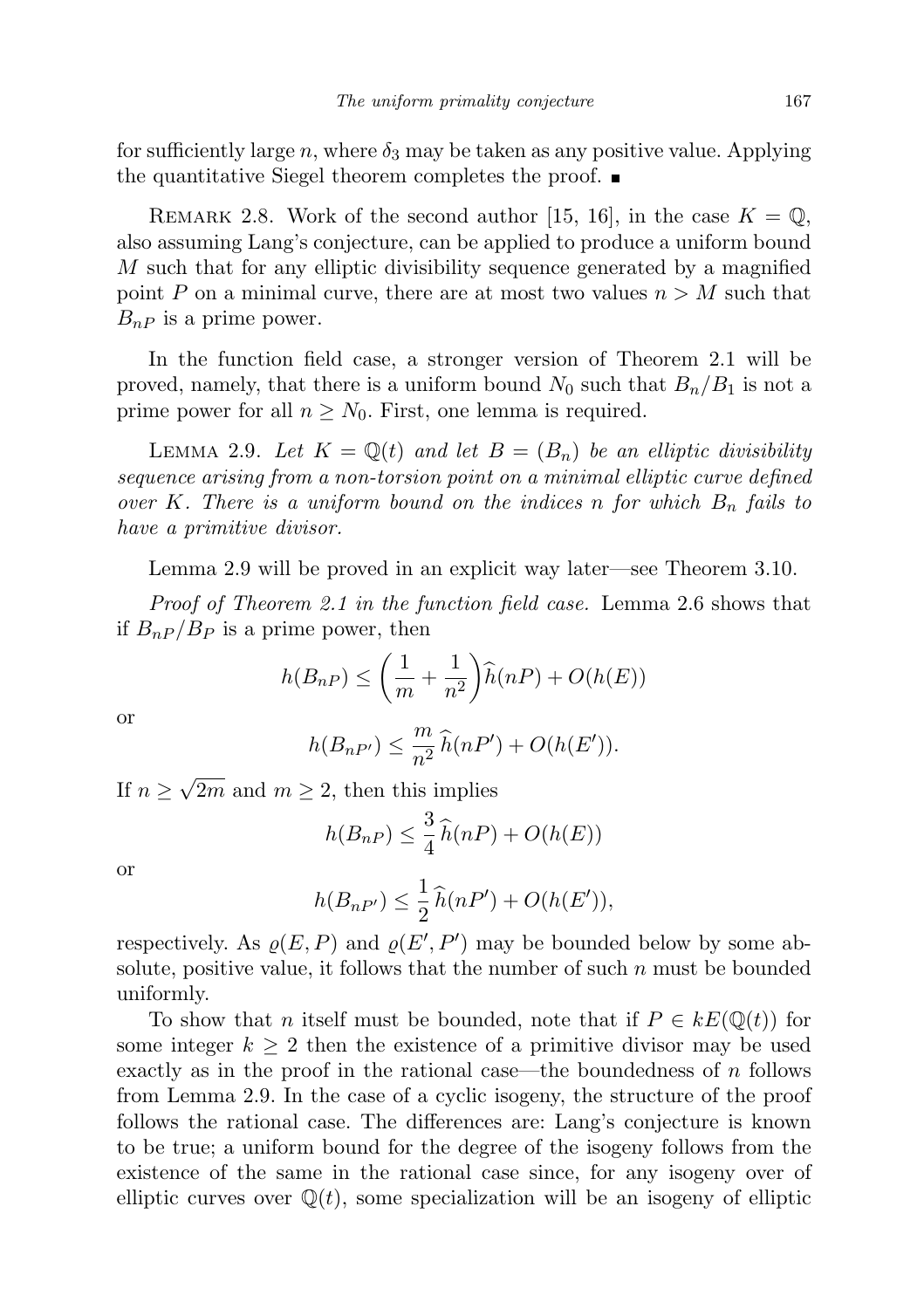curves over Q; and Lemma 2.9 implies a quantitative Siegel theorem in which the index *n* is bounded.

That n itself may be bounded in the above argument is already suggested by Proposition 8.2 of [12]. In Section 3 below we will work out some explicit bounds, in particular the explicit bound given in Theorem 1.5.

## 3. The function field case

**3.1.** Explicit bounds for  $\mathbb{Q}(t)$ . Over  $\mathbb{Q}(t)$ , Theorem 1.5 raises the possibility of finding all the irreducible terms in particular cases. The bound of 4160366 comes from applying the general version of Lang's conjecture [12], assuming also the maximal possible degree for a cyclic isogeny. As it stands, this is useless: checking the terms coming from smaller indices involves testing rational polynomials for irreducibility which have degrees well in excess of one billion. In particular cases, the problem is circumvented by obtaining a more nuanced version of Lang's conjecture (which takes account of the reduction of small multiples of  $P$ , see Proposition 3.5) together with Theorem 3.12, which highlights the dependence upon the degree of the isogeny. This technique allows us to exhibit examples of elliptic divisibility sequences where all of the prime  $(=$  irreducible) terms can be computed.

Example 3.1. Consider

$$
E: y^2 = x^3 + t^2(1 - t^2)x \quad \text{with } P = [t^2, t^2].
$$

Then  $B_n/B_1 = B_n$  fails to be a prime power for all  $n \geq 3$ . Note that the point  $P$  is magnified by a 2-isogeny as detailed in [2, Chapter 14].

On the other hand, it is worth probing the deeper difference between the cases when  $K = \mathbb{Q}$  and  $K = \mathbb{Q}(t)$ , which is probably at work in general. It is easy to prove that the polynomial  $(t^{n}-1)/(t-1)$  is irreducible for every prime index  $n$ . An analogous statement seems to be true for some elliptic divisibility sequences over function fields. The two curves in Example 3.2 appeared in [12] as examples where the global canonical height of a point is small:

EXAMPLE 3.2. The point  $P = [0, 0]$  on the curve

$$
E: y^2 + xy + (t+1)t^2y = x^3 + t^2x^2
$$

produces terms  $B_{nP}$  which are irreducible for all primes n from 5 to 199.

The point  $P = [0, 0]$  on the curve

$$
E: y^2 + xy + (t+1)t^3y = x^3 + t^3x^2
$$

produces terms  $B_{nP}$  which are irreducible for all primes n from 5 to 199.

More surprisingly, there seem to be examples where irreducibility occurs along prime indices in a fixed residue class.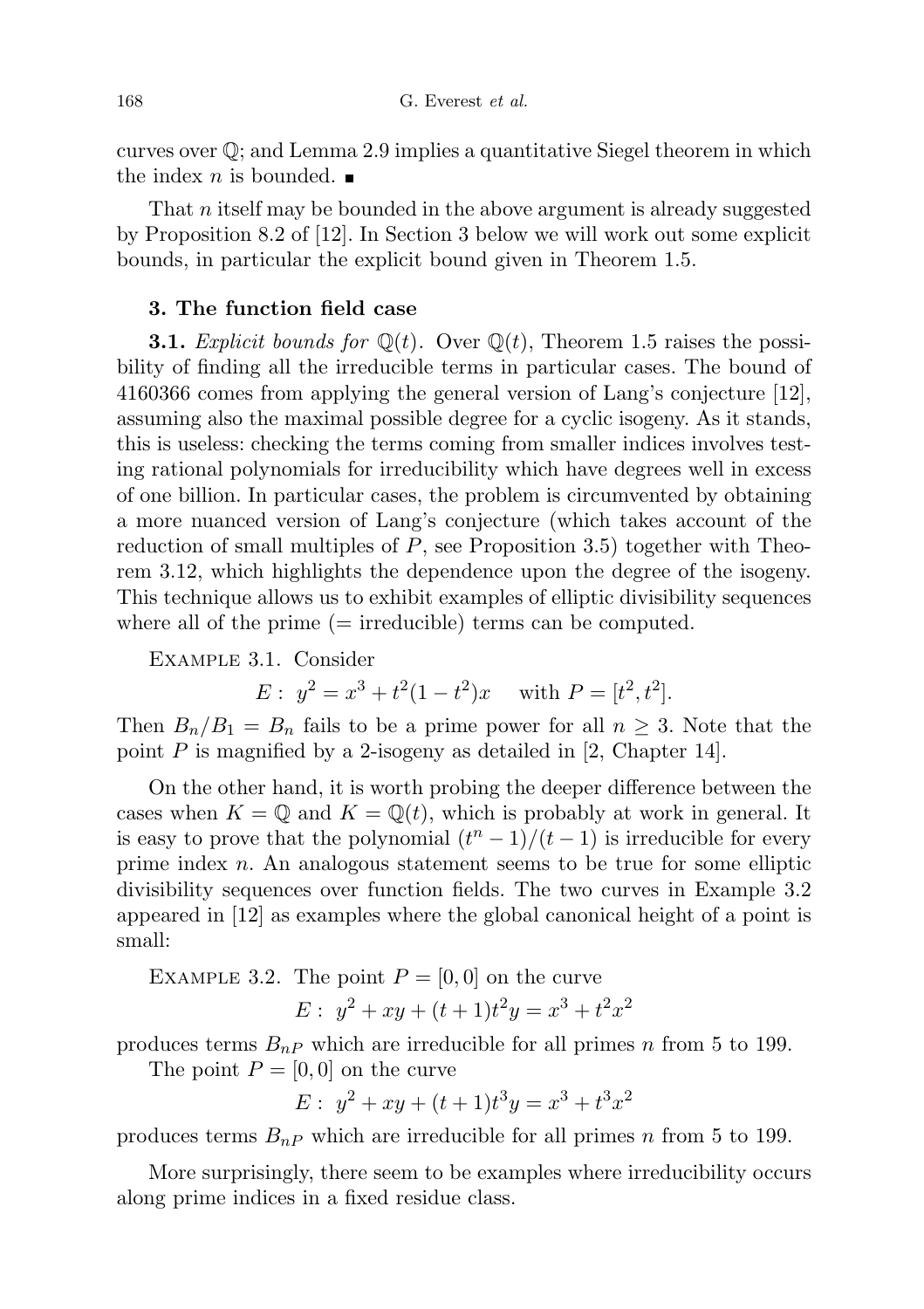EXAMPLE 3.3. The point  $P = \begin{bmatrix} 1-t, 1-t \end{bmatrix}$  on the curve

$$
E: y^2 = x^3 + t(1-t)x
$$

produces irreducible terms  $B_{nP}$  whenever  $n \leq 79$  is a prime congruent to 3 (mod 4).

That  $B_{nP}$  is composite for any prime  $n \equiv 1 \pmod{4}$  is not surprising, in light of results of Streng [33] for elliptic divisibility sequences arising from elliptic curves (over number fields) with complex multiplication.

**3.2.** Lang's conjecture. We do not propose to make explicit the argument given in Section 2. Instead, the technique is to work with local heights and explicit bounds for the difference between the naïve and canonical heights. When  $K = \mathbb{Q}(t)$ , the infinite place  $\infty$  corresponds to the valuation – deg. Without loss of generality, assume that  $E$  is given by a short Weierstrass form

$$
(2) \t\t y^2 = x^3 + Ax + B
$$

with  $A, B \in \mathbb{Q}[t]$ , so that  $\Delta_E = -16(4A^3 + 27B^2)$ . Then the j-invariant  $j_E$ of  $E$  is given by

(3) 
$$
j_E = \frac{-1728(4A)^3}{\Delta_E}
$$

and the height  $h(E)$  of the curve E is

$$
h(E) = \frac{1}{12} \max(h(j_E), h(\Delta_E)) = \frac{1}{12} \max(3 \deg(A), 2 \deg(B)).
$$

For v any place of K, denote by  $\lambda_v(P)$  the Néron local height of P at v, and by  $h_v(P)$  the naïve local height

$$
h_v(P) = \frac{1}{2} \max(0, -v(x(P))).
$$

The first lemma compares the heights of the  $i$ -invariant and discriminant of E.

LEMMA 3.4. With  $j_E$  as in (3),

$$
h(j_E) \leq \frac{3}{2} \deg(\Delta_E).
$$

*Proof.* Let L be the smallest Galois extension of  $\mathbb{Q}(t)$  containing the roots  $\delta_1$ ,  $\delta_2$  and  $\delta_3 = -\delta_1 - \delta_2$  of  $x^3 + Ax + B$ . Let v be a place of L above the place at infinity. Since  $x^3 + Ax + B$  is monic with polynomial coefficients,  $v_{\mathcal{P}}(\delta_i) \geq 0$  for every finite place  $\mathcal P$  of L, so that  $v_{\mathcal{P}}(\delta_i - \delta_i) \geq 0$ . Summing over all finite places of L, and using the fact that  $\delta_i - \delta_j$  has the same valuation at all places of the Galois extension  $L$  above the infinite place, we deduce that  $v(\delta_i - \delta_j) \leq 0$ .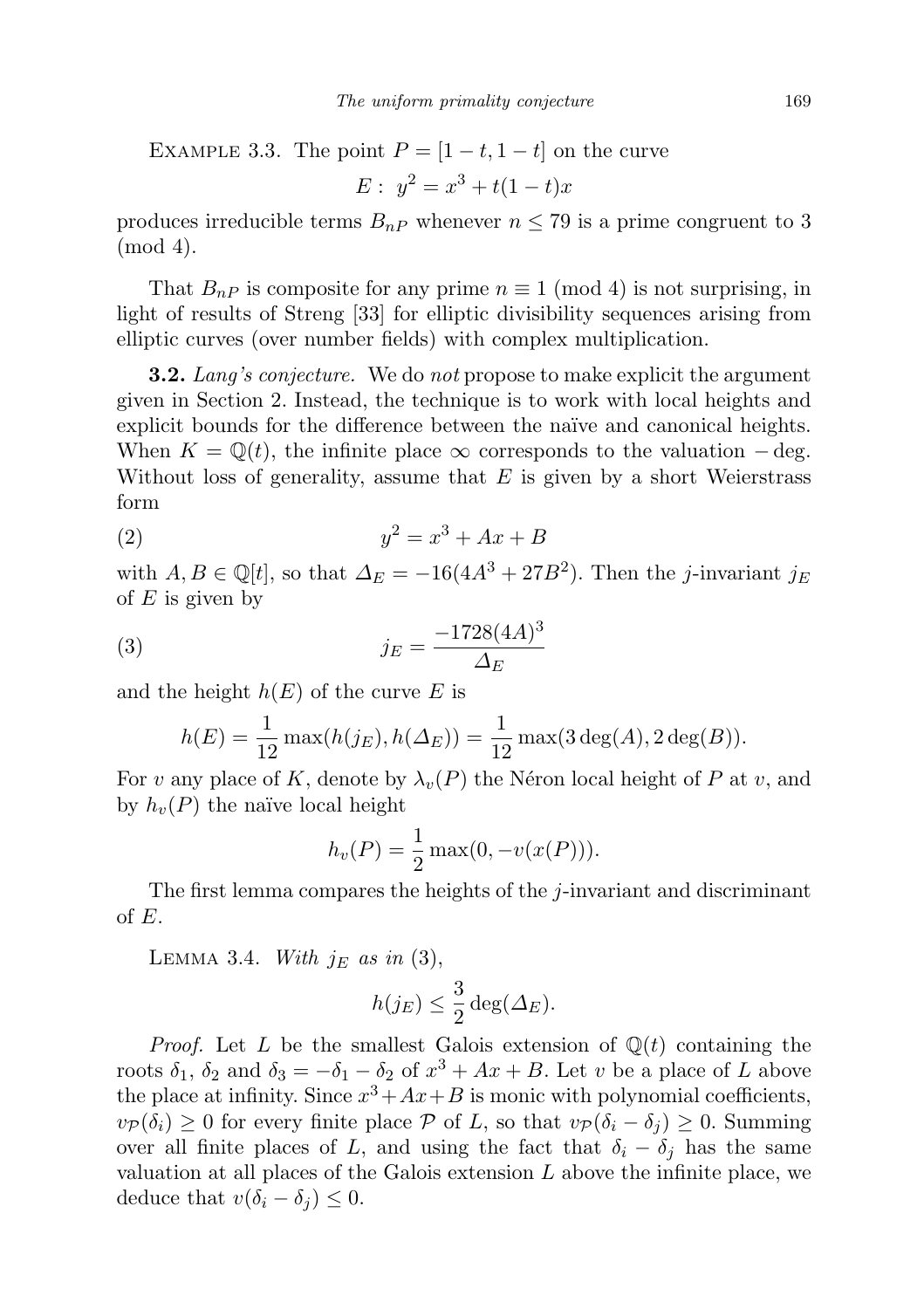Since v is non-archimedean, at most one of the valuations  $v(\delta_1 - \delta_2)$ ,  $v(2\delta_1 + \delta_2)$  and  $v(\delta_1 + 2\delta_2)$  can be different from  $\min(v(\delta_1), v(\delta_2))$ . In particular, since  $\Delta_E = ((\delta_1 - \delta_2)(2\delta_1 + \delta_2)(\delta_1 + 2\delta_2))^2$ , it follows that  $v(\Delta_E) \le$  $4\min(v(\delta_1), v(\delta_2))$ . Hence

$$
v(B^2) = 2(v(\delta_1) + v(\delta_2) + v(\delta_1 + \delta_2)) \ge 6 \min(v(\delta_1), v(\delta_2)) \ge \frac{3}{2} v(\Delta_E).
$$

Summing over all places  $v$  of  $L$  above the place at infinity gives

$$
\deg(B^2) \leq \frac{3}{2} \deg(\varDelta_E).
$$

The lemma is now a consequence of the inequality

$$
\deg(A^3) \le \max(\deg(B^2), \deg(\varDelta_E)) \le \frac{3}{2} \deg(\varDelta_E)
$$

together with the definition  $j_E = -1728(4A)^3/\Delta_E$  of the j-invariant of E.

The following is a version of Lang's conjecture which was proved in the function field case by Hindry and Silverman [12]. The explicit constants obtained here, in certain special cases, use the same basic methods.

PROPOSITION 3.5. There is a constant  $c > 0$  such that, for all nontorsion points  $P \in E(K)$ ,

$$
c \deg(\Delta_E) \leq \widehat{h}(P),
$$

where c can be taken to be the following:

- in the general case,  $c = 10^{-9.2}$ ;
- if P has everywhere good reduction,  $c = \frac{1}{12}$ ;
- if P has everywhere good reduction except at infinity,  $c = \frac{1}{16}$ ;
- if E does not have split multiplicative reduction (in particular, if  $E$ is isotrivial),  $c = \frac{1}{1728}$ ;
- if E does not have split multiplicative reduction except at infinity (in particular, if E has a polynomial j-invariant),  $c = \frac{1}{2304}$ .

Proof. The first bound is the second remark on Theorem 6.1 in [12]. Assume now that  $P$  has everywhere good reduction except maybe at infinity. Let  $v$  be a valuation different from the valuation at infinity. The coefficients of the chosen Weierstrass equation are polynomials. Following [18, III, Theorem 4.5], the Néron local height  $\lambda_v$  at v satisfies

$$
\lambda_v(P) = \frac{1}{2} \max(-v(x(P)), 0) + \frac{1}{12} v(\Delta_E) \ge \frac{1}{12} v(\Delta_E),
$$

while the Néron local height  $\lambda_{\infty}$  at infinity satisfies

$$
\lambda_{\infty}(P) \ge \frac{1}{2} \max(0, \deg(X(P))) + \frac{1}{24} \min(0, -h(j_E)) \ge -\frac{1}{24} h(j_E)
$$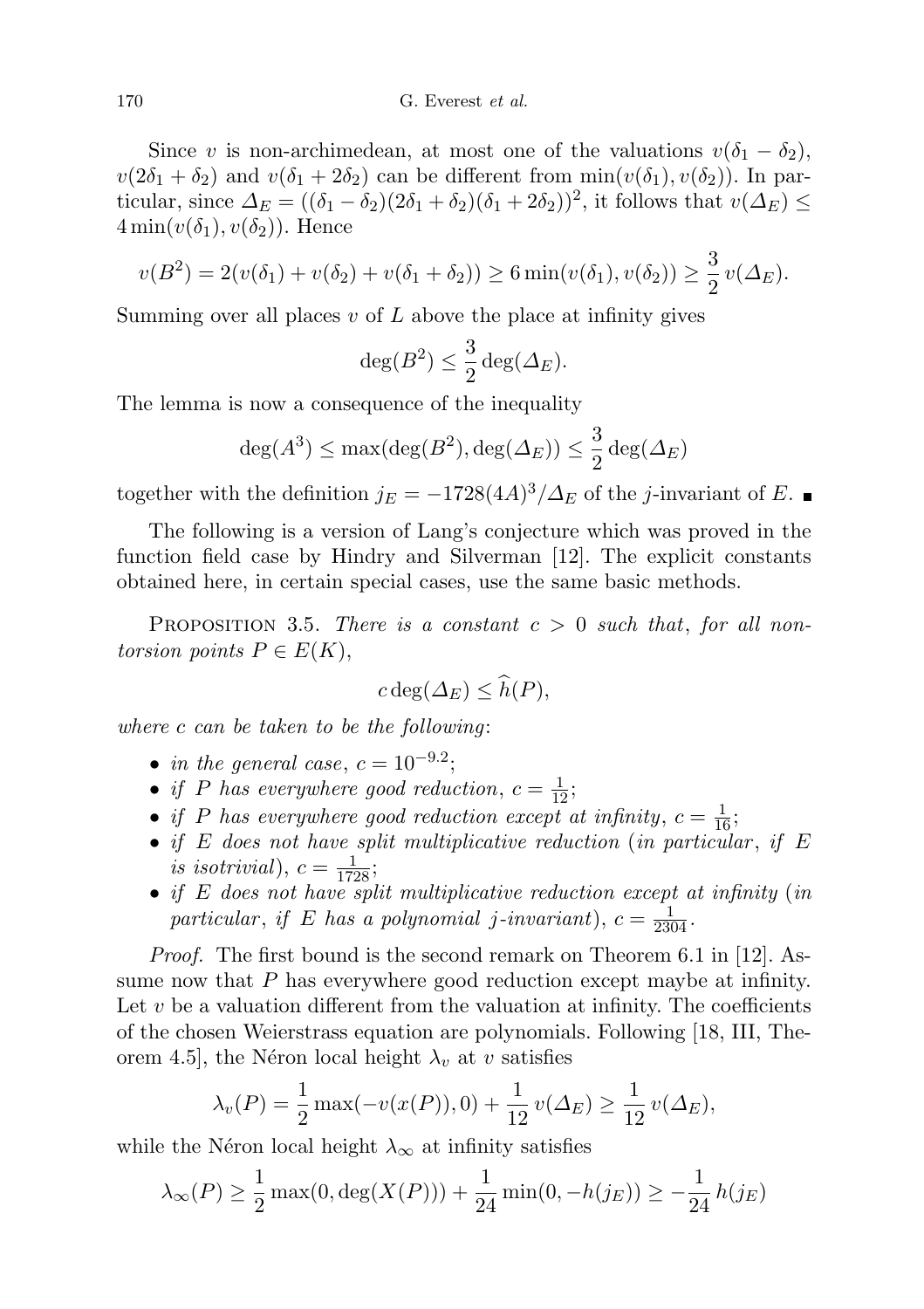for some function X on  $E(K)$ . Summing over all places gives

$$
\widehat{h}(P) \ge \frac{1}{12} \deg(\Delta_E) - \frac{1}{24} h(j_E).
$$

In particular, Lemma 3.4 implies

$$
\widehat{h}(P) \ge \left(1 - \frac{1}{4}\right) \frac{1}{12} \deg(\Delta_E) = \frac{1}{16} \deg(\Delta_E)
$$

and the third bound follows.

Now assume  $P$  also has good reduction at infinity. Since the coefficients in the Weierstrass equation are not integral at infinity, a transformation is needed to an  $\infty$ -minimal Weierstrass equation, with discriminant  $\Delta_{\infty}$ . Since the Néron local height does not depend on the choice of Weierstrass equation,

$$
\lambda_{\infty}(P) \ge \frac{1}{12} \, v_{\infty}(\Delta_{\infty}) \ge 0.
$$

Summing over all places as before, we get

$$
\widehat{h}(P) \ge \frac{1}{12} \sum_{v \ne \infty} v(\Delta_E) = -\frac{1}{12} v_{\infty}(\Delta_E) = \frac{1}{12} \deg(\Delta_E),
$$

which gives the second bound.

When  $E$  does not have split multiplicative reduction at  $v$ , the Kodaira– N $\acute{e}$ ron theorem asserts that 12P has good reduction at v. Hence the bounds for  $\hat{h}(P)$  and the functoriality of the canonical height  $\hat{h}(12P) = 144\hat{h}(P)$ give the final two bounds.  $\blacksquare$ 

REMARK 3.6. In special cases, one can improve the constants in Proposition 3.5 by a more careful analysis of the reduction types at bad primes. Moreover, even when  $E$  has split multiplicative reduction, the Kodaira– N<sub>eron</sub> theorem gives a good constant also when there is a small common multiple of all the valuations of the discriminant  $\Delta_E$  (for example, if it is square-free).

**3.3.** Naïve and canonical heights. In order to estimate the difference between the naïve and canonical heights of a point, pass to the local heights. The most difficult of these is the height at infinity, which is addressed first.

LEMMA 3.7. For  $P \in E(K)$ ,

$$
-\frac{5}{6} - h(E) + \frac{1}{24} \min(0, v_{\infty}(j)) \le \lambda_{\infty}(P) - h_{\infty}(P) \le h(E) + \frac{5}{6} - \frac{1}{12} \deg(\Delta_E).
$$

*Proof.* The coefficients A and B of the minimal Weierstrass equation  $(2)$ are not v<sub>∞</sub>-integral. A Weierstrass equation of E with v<sub>∞</sub>-integral coefficients is given by

$$
Y^2 = X^3 + t^{-4r}AX + Bt^{-6r},
$$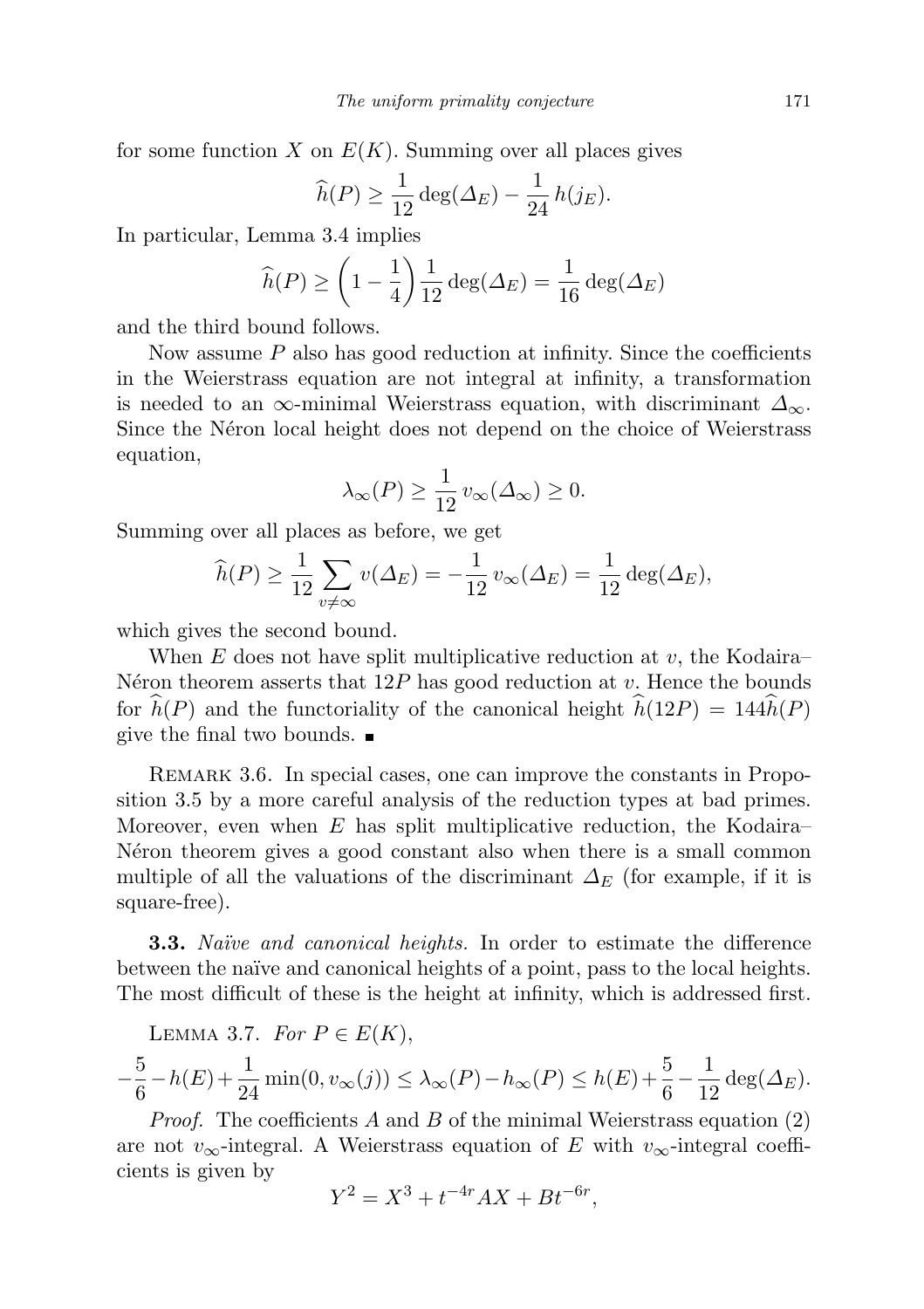where r is the smallest integer greater than or equal to  $h(E)$ . The corresponding change of variables is given by  $x = t^{2r} X$  and  $y = t^{3r} Y$  and the discriminant of this equation is  $\Delta_{\infty} = t^{-12r} \Delta_E$ .

By [18, III, Theorem 4.5], the Néron local height  $\lambda_{\infty}$  satisfies

$$
\frac{1}{24}\min(0, v_{\infty}(j)) \leq \lambda_{\infty}(P) - \frac{1}{2}\max(0, -v_{\infty}(X(P))) \leq \frac{1}{12}v_{\infty}(\Delta_{\infty}).
$$

Since  $2\lambda_{\infty}(P) - r \leq \frac{1}{2} \max(0, -2r + \deg(x(P))) \leq \lambda_{\infty}(P)$ , this can be reformulated in terms of  $x(P)$ ,  $\Delta_E$  and r as

$$
-r + \frac{1}{24} \min(0, v_{\infty}(j)) \leq \lambda_{\infty}(P) - h_{\infty}(P) \leq r - \frac{1}{12} \deg(\Delta_E).
$$

The number r is the smallest integer greater than or equal to  $h(E)$ , which is at most  $h(E) + \frac{5}{6}$ , and the result follows.

Now the difference between naïve and canonical heights can be bounded.

PROPOSITION 3.8. For  $P \in E(K)$ ,

$$
-\frac{3}{16}\deg(\Delta_E) - \frac{5}{6} \le \widehat{h}(P) - h(P) \le \frac{1}{8}\deg(\Delta_E) + \frac{5}{6}.
$$

*Proof.* By [18, III, Theorem 4.5], the Néron local height  $\lambda_v$  at any finite place  $v$  satisfies

$$
\frac{1}{24}\min(0, v(j)) \le \lambda_v(P) - h_v(P) \le \frac{1}{12}v(\Delta_E).
$$

Together with Lemma 3.7, and summing over all places, this gives

$$
-\frac{5}{6} - h(E) - \frac{1}{24}h(j) \le \widehat{h}(P) - h(P) \le h(E) + \frac{5}{6}.
$$

To conclude we notice that  $h(j) \leq 12h(E)$  and use the fact that  $h(E) \leq$ 1  $\frac{1}{8}$  deg( $\Delta_E$ ) from Lemma 3.4.

This subsection concludes with an estimate on the degree of the denominator of  $x(P)$ , in terms of the (naïve) height of P. This, in particular the fact that the constant  $\frac{3}{4}$  is large enough, is crucial to the explicit bounds later.

LEMMA 3.9. For 
$$
P \in E(K)
$$
,  
\n
$$
\frac{3}{4}h(P) - \frac{3}{16}\deg(\Delta_E) \le \deg(B_P).
$$

Proof. This uses a standard approach to Siegel's theorem. Assume that  $h(P) = \frac{1}{2} \deg(A_P)$  (or we are done). Denote by  $K_{\infty}$  the completion of K at the infinite valuation, and by L the algebraic closure of  $K_{\infty}$ . Let v be the valuation on L which extends the valuation  $-\text{deg on } K_{\infty}$ . Inserting the coordinates of  $P$  into the equation for  $E$  gives

$$
C_P^2 = (A_P - \delta_1 B_P^2)(A_P - \delta_2 B_P^2)(A_P - \delta_3 B_P^2).
$$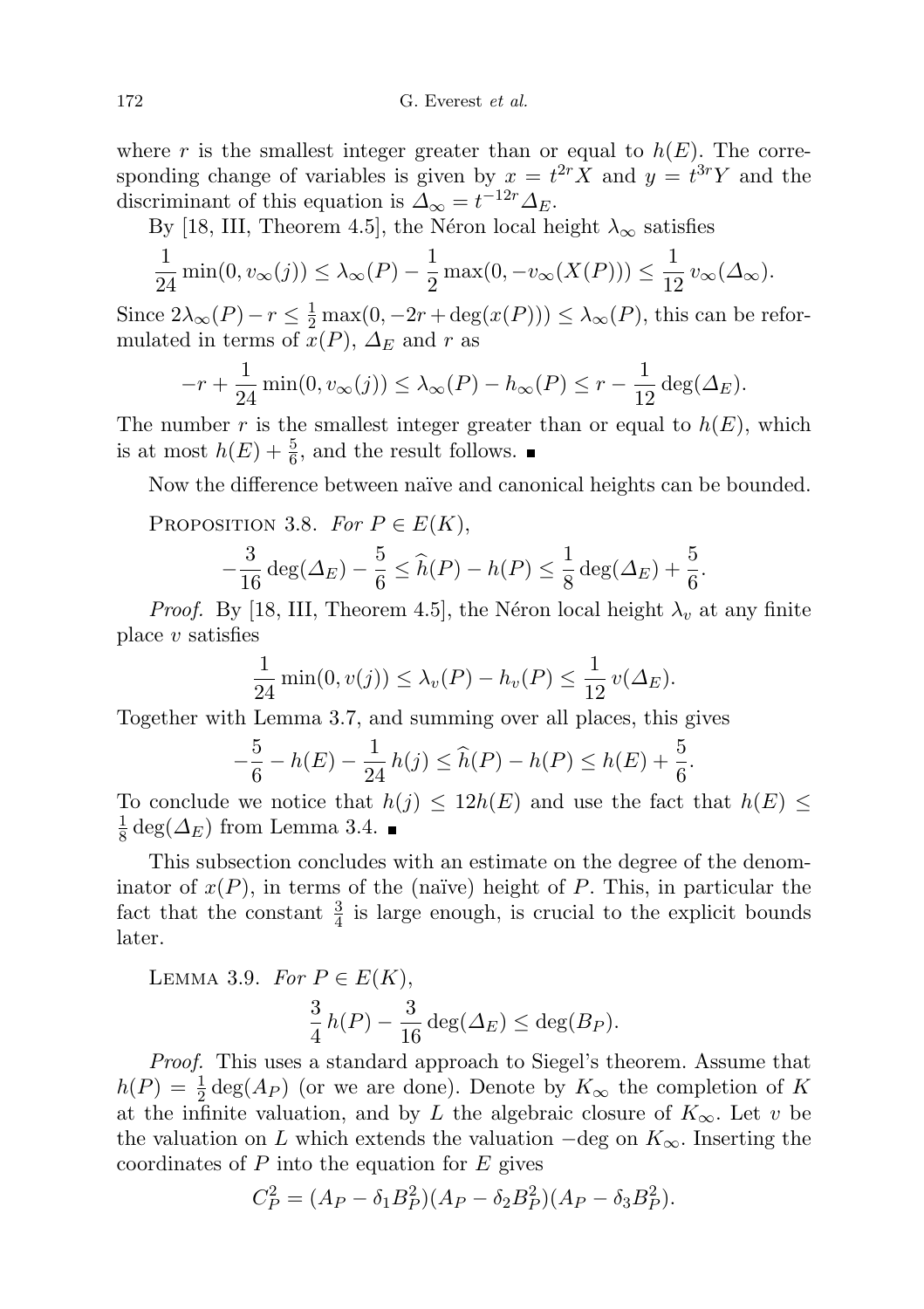This may be factored in L as

$$
C_i^2 = A_P - \delta_i B_P^2,
$$

because the factors of  $\Delta_E$  are squares in L (so they may be absorbed into the  $C_i$ ,  $i = 1, 2, 3$ .

As in the proof of Lemma 3.4,  $v(\Delta_E) \leq \frac{1}{4}$  $\frac{1}{4}v(\delta_i)$  for each *i*. If  $v(A_P) \geq$  $v(\delta_i B_P^2)$  then we have  $v(A_P) \geq 2v(B_P) + \frac{1}{4}v(\Delta_E)$  and nothing further is needed. So consider the case when  $v(A_P) < v(\delta_i B_P^2)$  for  $i = 1, 2, 3$ , or more precisely the case when

$$
v(A_P) = 2v(C_i), \quad i = 1, 2, 3.
$$

For  $i \neq j$ ,

$$
(\delta_j - \delta_i)B_P^2 = C_i^2 - C_j^2 = (C_i + C_j)(C_i - C_j),
$$

therefore

 $B_{ij+}^2 = C_i + C_j$  and  $B_{ij-}^2 = C_i - C_j$ .

Without loss of generality, assume  $v(B_{ij+}) \leq v(B_{ij-})$ .

We assert that (at least) one of the following two inequalities holds:

(4) 
$$
v(B_{12+}) \ge \frac{2}{3}v(B_P) + \frac{1}{2}v(\delta_2 - \delta_1) \text{ or}
$$

$$
v(B_{13+}) \ge \frac{2}{3}v(B_P) + \frac{1}{2}v(\delta_3 - \delta_1).
$$

To prove this assume that

(5) 
$$
v(B_{12+}) < \frac{2}{3}v(B_P) + \frac{1}{2}v(\delta_2 - \delta_1) \text{ and}
$$

$$
v(B_{13+}) < \frac{2}{3}v(B_P) + \frac{1}{2}v(\delta_3 - \delta_1).
$$

This forces

$$
v(B_{12-}) > \frac{1}{3}v(B_P)
$$
 and  $v(B_{13-}) > \frac{1}{3}v(B_P)$ .

Then Siegel's relation  $(C_1 - C_2) + (C_2 - C_3) = C_1 - C_3$  forces

$$
v(B_{23-}) > \frac{1}{3}v(B_P).
$$

Since  $\text{lcm}(B_{12+}^2, B_{13+}^2)$  divides  $B_P^2(\delta_2-\delta_1)(\delta_3-\delta_1)$ , the inequalities (5) imply  $v(\gcd(B_{12+}, B_{13+})) = v(B_{12+}) + v(B_{13+}) - v(\text{lcm}(B_{12+}, B_{13+})) < \frac{1}{2}$  $rac{1}{3}v(B_P).$ Now Siegel's relation  $(C_1 + C_2) - (C_1 + C_3) = C_2 - C_3$  shows that  $gcd(B_{12+}, B_{13+})$  divides  $B_{23-}$ . In particular,

$$
\frac{1}{3}v(B_P) < v(B_{23-}) \le \gcd(B_{12+}, B_{13+}) < \frac{1}{3}v(B_P),
$$

which is absurd.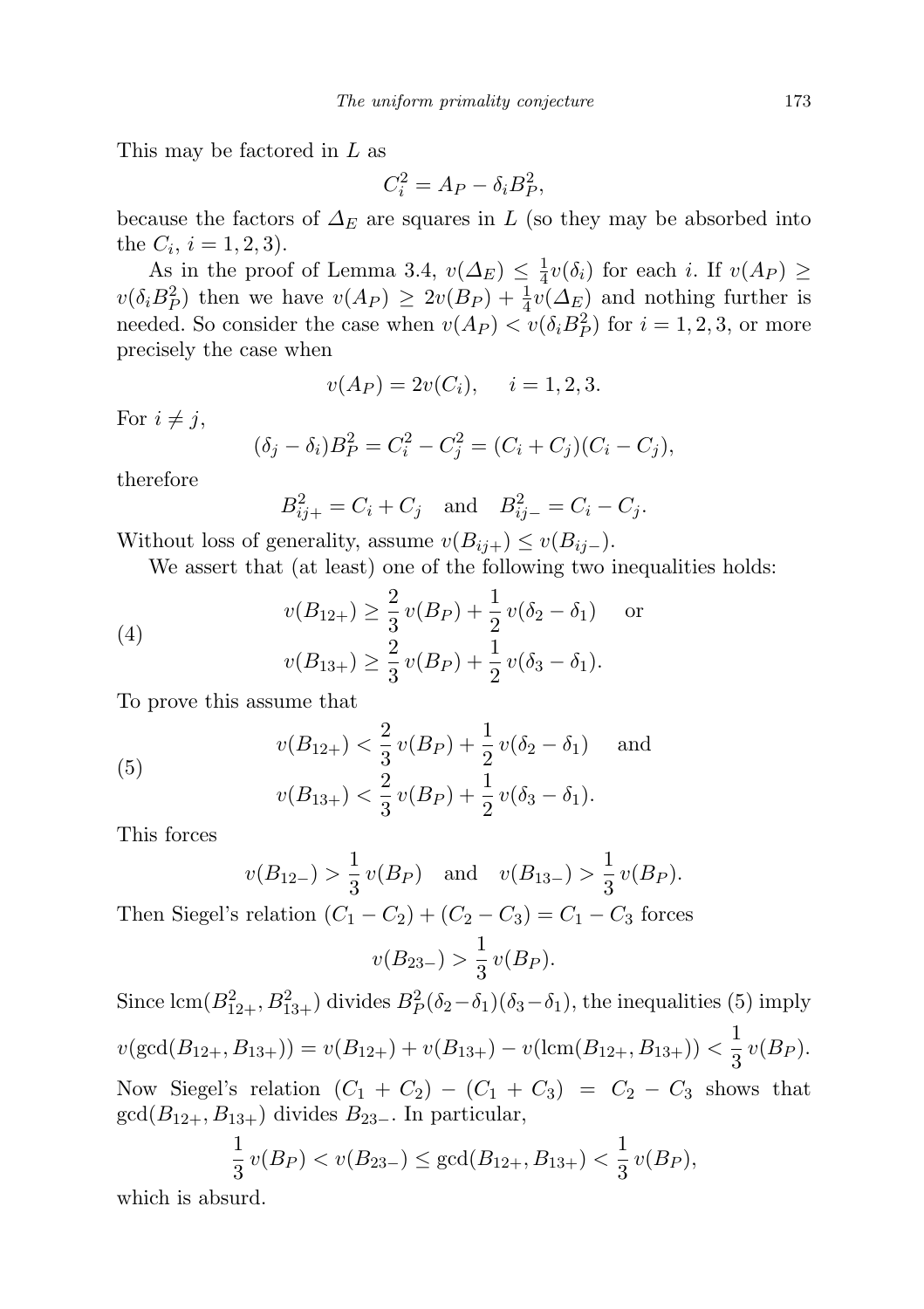Hence one of the inequalities (4) holds, say the first. Since

 $v(B_{12-}) \ge v(B_{12+})$  and  $2C_1 = B_{12+}^2 + B_{12-}^2$ ,

it follows that

$$
\frac{1}{2}v(A_P) = v(C_1) \ge \frac{4}{3}v(B_P) + v(\delta_2 - \delta_1) \ge \frac{4}{3}v(B_P) + \frac{1}{4}v(\Delta_E).
$$

To conclude, recall that v extends  $-\text{deg.}$ 

3.4. Primitive divisors

THEOREM 3.10. Let  $P \in E(K)$  be a non-torsion point and let  $B =$  $(B_n)$  be the elliptic divisibility sequence arising from P. There is a uniform constant  $N_0$  such that for all  $n \ge N_0$ ,  $B_n$  has a primitive divisor.

- In general,  $N_0 = 190000$ .
- If P has everywhere good reduction,  $N_0 = 7$ .
- If P has everywhere good reduction except at infinity,  $N_0 = 11$ .
- If E is isotrivial,  $N_0 = 133$ .
- If E has a polynomial j-invariant,  $N_0 = 151$ .

*Proof.* Suppose the term  $B_n$  does not have a primitive divisor. Given any irreducible factor f, there is a  $d < n$  with  $f | B_d$ . Since f also divides  $B_{\gcd(n,d)}$  we may assume d is actually a divisor of n. What is more, the valuation of  $B_n$  and  $B_d$  must be the same. It follows that if  $B_n$  does not have a primitive divisor then  $B_n$  divides  $\prod_{p|n} B_{n/p}$ ; in particular,

$$
\deg(B_n) \le \sum_{p|n} \deg(B_{n/p}).
$$

Now apply Lemma 3.9 to obtain

$$
\frac{3}{4}h(nP) - \frac{3}{16}\deg(\Delta_E) \le \sum_{p|n} h\bigg(\frac{n}{p}\,P\bigg).
$$

Proposition 3.8, with the functoriality of the canonical height, gives

$$
\frac{3}{4}\left(hn^2 - \frac{1}{8}\deg(\Delta_E) - \frac{5}{6}\right) - \frac{3}{16}\deg(\Delta_E)
$$
  

$$
\leq hn^2\left(\sum_{p|n}\frac{1}{p^2}\right) + \frac{3}{16}\omega(n)\deg(\Delta_E) + \frac{5}{6}\omega(n),
$$

where  $\omega(n)$  denotes the number of distinct prime factors of n. Re-arranging, dividing by  $\deg(\Delta_E) \geq 1$ , and applying Lang's conjecture (Proposition 3.5, with  $c$  equal to the constant from there) gives

$$
cn^2 \left(\frac{3}{4} - \sum_{p|n} \frac{1}{p^2}\right) \le \frac{87 + 98\omega(n)}{96}.
$$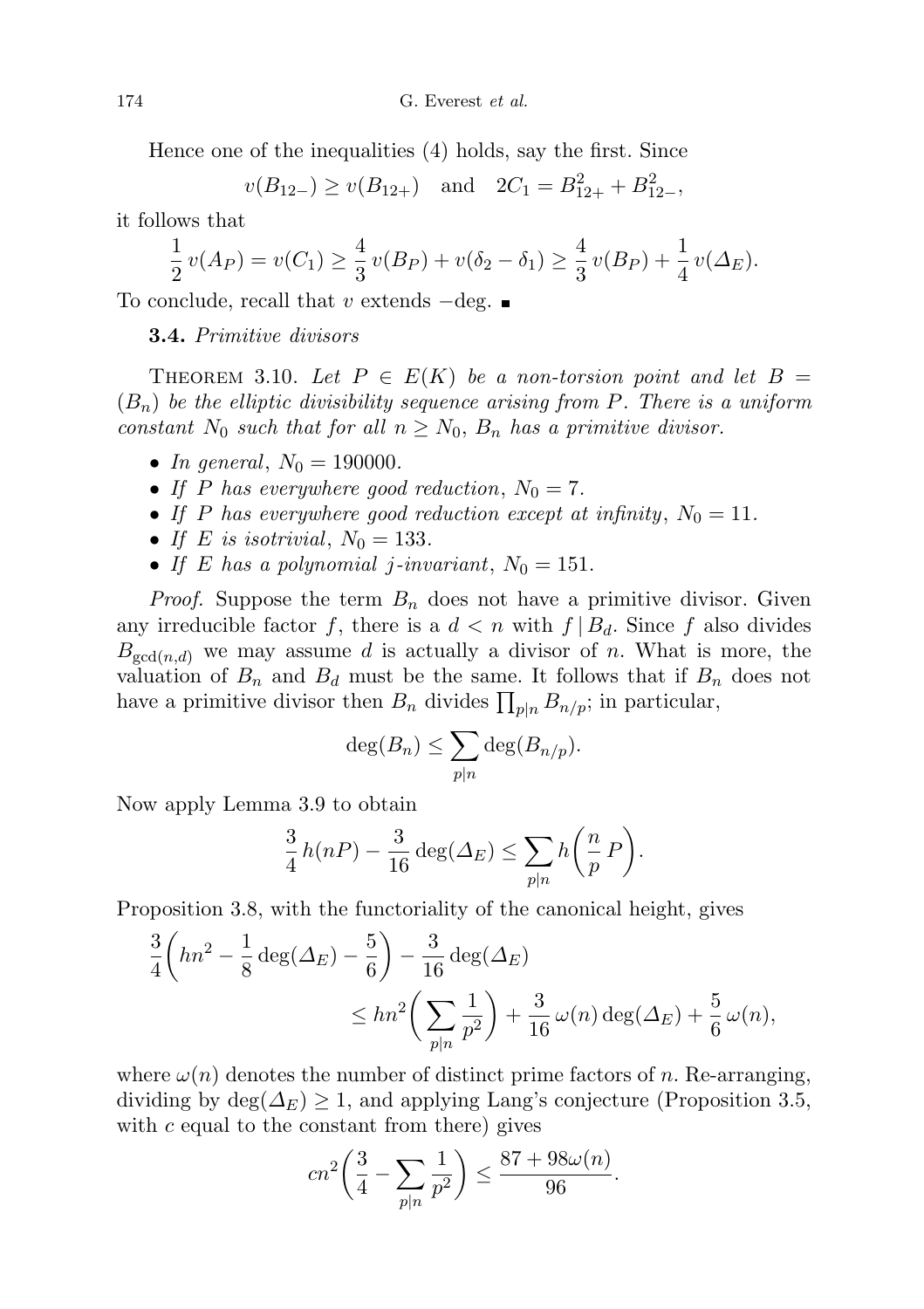Using

$$
\frac{3}{4} - \sum_{p|n} \frac{1}{p^2} \ge 0.297 \quad \text{and} \quad \omega(n) \le \log n / \log 2
$$

firstly bounds n roughly. Then a more careful analysis of small values of  $n$ yields the bounds in the theorem.

**3.5.** Prime powers. Suppose now that  $E'$  is another elliptic curve over  $K$ , defined relative to a minimal short Weierstrass equation with discriminant  $\Delta_{E'}$ , and that  $\sigma : E' \to E$  is an isogeny of degree  $m > 1$ . The following is a direct consequence of Lemma 2.3.

LEMMA 3.11. Suppose  $P' \in E'(K)$  and  $P = \sigma(P')$ . Then

$$
(6) \t\t\t B_P = B_{P'}\bar{B}_P,
$$

with  $\widetilde{B}_P$  coprime to  $B_{P'}$ .

We already know how to deal with isogenies of the form  $[k]$  for some integer  $k$ , using Theorem 3.10. From now on, we work only with cyclic isogenies. Note that the degree of such an isogeny is bounded as in the rational case (by specialization),  $m \leq 163$ , by Mazur's famous result [21] (see also [26, p. 265]). The explicit dependence upon the degree is shown in what follows.

THEOREM 3.12. Suppose  $B = (B_{nP})$  is an elliptic divisibility sequence generated by a rational point P on a minimal elliptic curve. Assume P is magnified by a cyclic isogeny of degree m. There are uniform constants  $N_0$ and  $N_1$  such that for all

$$
n \ge \max(N_0, N_1\sqrt{m}),
$$

 $B_n/B_1$  has at least two distinct prime factors.

- In general,  $N_0 = 133034$ ,  $N_1 = 325865$ .
- If P' has everywhere good reduction,  $N_0 = 12, N_1 = 5$ .
- If  $P'$  has everywhere good reduction except at infinity,  $N_0 = 14$ ,  $N_1 = 6$ .
- If E' is isotrivial,  $N_0 = 140, N_1 = 58$ .
- If E' has a polynomial j-invariant,  $N_0 = 161, N_1 = 67$ .

Proof of Theorem 1.5. The proof follows from Theorem 3.12 for the cyclic case and Theorem 3.10 if the isogeny is  $[k]$  for some integer k. The worst possible bound comes from assuming we have a cyclic isogeny of degree 163, together with no other special assumptions.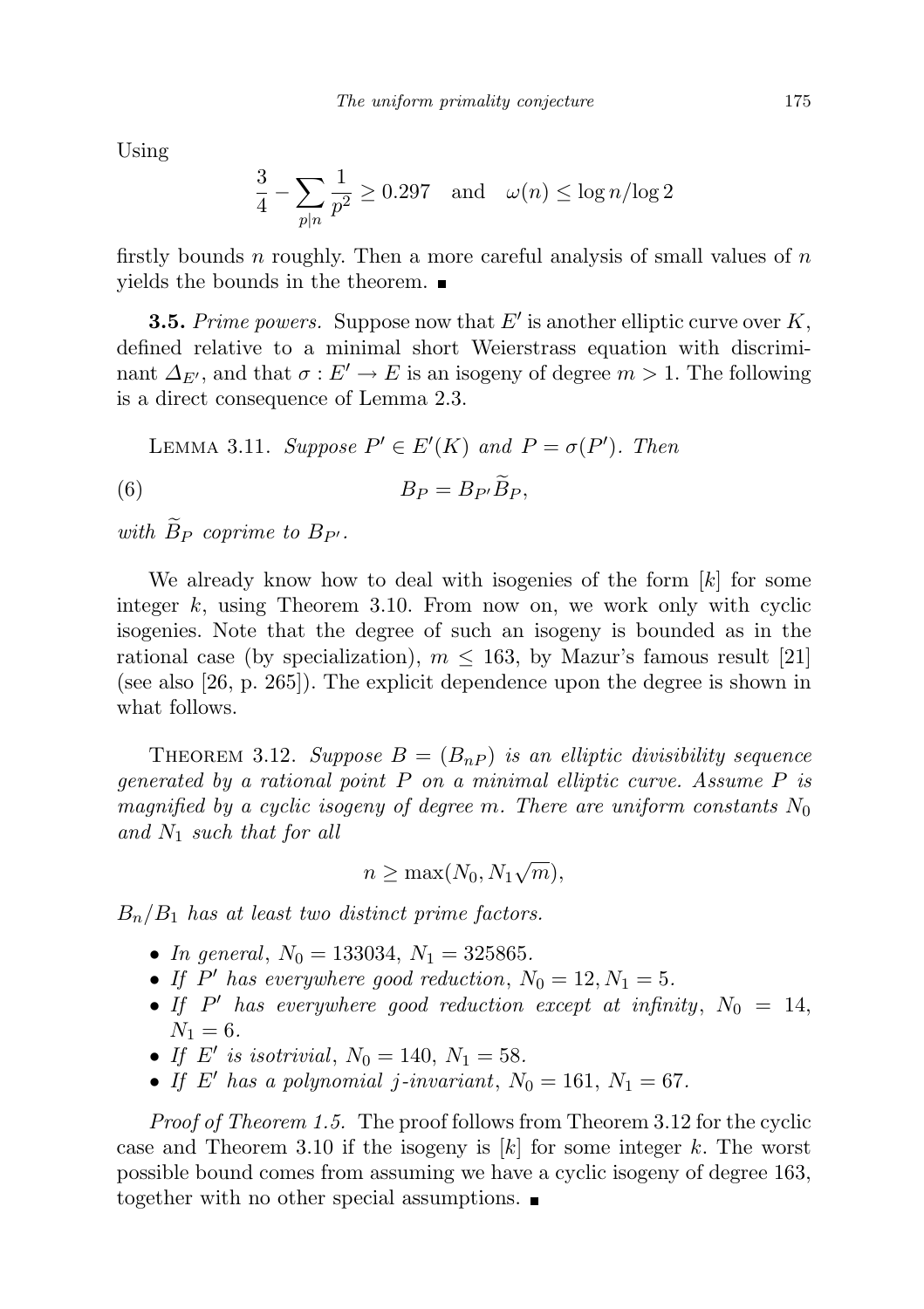176 G. Everest et al.

*Proof of Theorem 3.12.* Write  $B' = (B'_n)$  for the elliptic divisibility sequence arising from  $P'$ . By Lemma 3.11,

$$
\frac{B_n}{B_1} B_1 = B'_n \widetilde{B}_n.
$$

If  $\deg(B_n/B_1) > \deg(B'_n) > \deg(B_1)$  then  $B_n/B_1$  has two distinct prime factors. Begin with the first inequality. To bound  $\deg(B_n/B_1)$  below use Lemma 3.9 and Proposition 3.8. This yields

(7) 
$$
\deg(B_n) - \deg(B_1) > h\left(\frac{3n^2}{4} - 1\right) - \frac{15}{32}\deg(\Delta_E) - \frac{35}{24}.
$$

To bound  $deg(B'_n)$  above use the same tools. Note that the functoriality of the canonical height ensures  $h = mh'$  with  $m \geq 2$ . Then

(8) 
$$
\deg(B'_n) < h'n^2 + \frac{3}{16} \deg(\Delta_{E'}) + \frac{5}{6} < \frac{h}{m} n^2 + \frac{3}{96} \deg(\Delta_E) + \frac{5}{6}.
$$

The right hand side of (8) is guaranteed to be smaller than the right hand side of (7) if

(9) 
$$
h\left(\frac{n^2}{m} - 1\right) > \frac{1}{2}\deg(\Delta_E) + \frac{55}{24}.
$$

Applying Lang's conjecture (Proposition 3.5, with  $c$  equal to the constant from there),  $n$  is guaranteed to be large enough if

$$
n^2 \ge 4\bigg(1 + \frac{67}{24c}\bigg).
$$

This shows that  $\deg(B_n) > \deg(B'_n)$  for all  $n \geq N_0$ , say. Substituting in the values for c from Proposition 3.5 gives the stated values for  $N_0$ .

For the second inequality, again use Lemma 3.9 and Proposition 3.8. These give a lower bound for  $deg(B'_n)$  of the form

$$
\frac{3}{4}h'n^2 - \frac{9}{32}\deg(\Delta_E) - \frac{15}{24}.
$$

Similarly, they give rise to an upper bound for  $deg(B_1)$  of the form

$$
\deg(B_1) < h + \frac{3}{16} \deg(\Delta_E) + \frac{5}{6}.
$$

In view of the relation  $h = mh'$ , what we require is guaranteed if

(10) 
$$
h\left(\frac{3n^2}{4m} - 1\right) > \frac{15}{32} \deg(\Delta_E) + \frac{35}{24}
$$

Using Lang's conjecture means we can guarantee  $\deg(B'_n) > \deg(B_1)$  if

$$
n^2 > m \bigg( 1 + \frac{185}{96c} \bigg).
$$

.

Inserting the various possibilities for c gives  $N_1$ .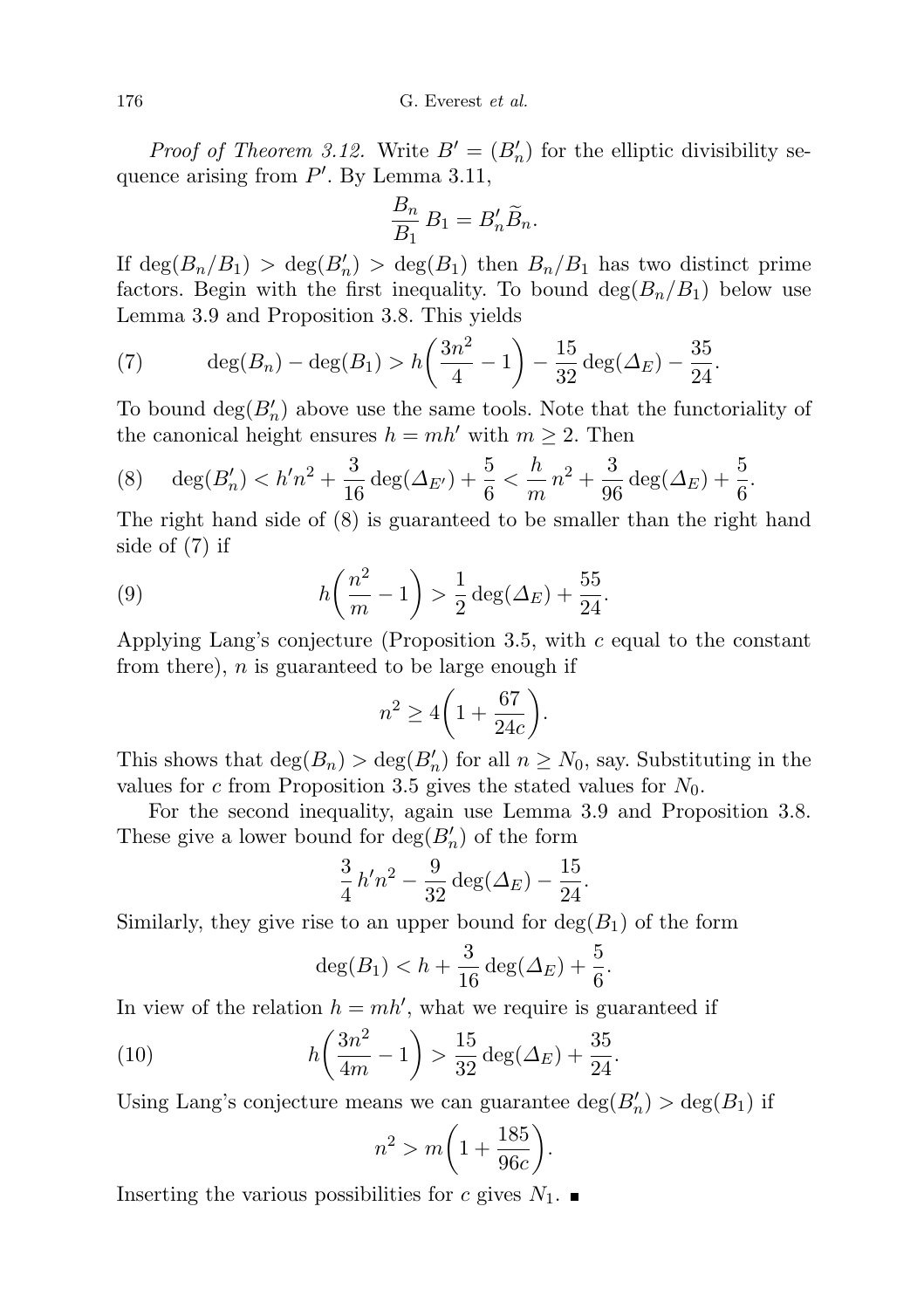**3.6.** Explicit computations. Given any particular example, it is possible to compute h,  $\deg(\Delta_E)$  and m. These data can be fed into the bounds (9) and (10). Example 3.1 does not satisfy any of the special criteria in Theorem 3.12 so it is best handled this way. The point  $P = [t^2, t^2]$  on E:  $y^2 = x^3 + t^2(1-t^2)x$  has global canonical height equal to  $\frac{1}{2}$ . It has bad reduction at  $t$  and is the image of a  $K$ -rational point under a 2-isogeny. This data is inserted into (9) and (10) to obtain a reasonable bound for the indices n beyond which  $B_n$  is reducible. Then the smaller indices can easily be checked.

On the other hand, the point  $2P = \left[t^4 - t^2 + \frac{1}{4}\right]$  $\frac{1}{4}$ ,  $-t^6 + \frac{3}{2}$  $\frac{3}{2}t^4 - \frac{1}{4}$  $\frac{1}{4}t^2 - \frac{1}{8}$  $\frac{1}{8}$  has good reduction away from infinity, so Theorem 3.12 can be applied directly to obtain a reasonable bound. Then the smaller indices can be checked manually to verify that, for all  $n \geq 2$ , the terms  $B_n/B_1 = B_n$  have at least two distinct irreducible factors.

**4. The rational case.** Explicit results, when the base field is  $\mathbb{Q}$ , are harder to obtain. This is partly because Lang's conjecture is not known in general. The table in Section 4.2 (see also Silverman [27, Exercise  $6.10(d)$ ]) gives examples of rational points with very small ratio  $\widehat{h}(P)/\log \Delta$ , forcing the constant in Lang's conjecture to be small. This small constant is expected to play a big role in the determination of an explicit upper bound in Theorem 1.4. This makes a reasonable global uniform bound for Theorem 1.4 seem a very distant prospect. On the other hand, it is possible to use our techniques to get reasonable bounds in particular cases, for example, the congruent number curves:

Example 4.1. See [9] for details. For

$$
E: y^2 = x^3 - N^2x
$$

with  $5 \leq N \in \mathbb{N}$  square-free, assume P lies in the image of a 2-isogeny and has  $x(P) < 0$ ; then each term  $B_n/B_1$  fails to be a prime power for all  $n \geq 8$ . If P is integral then  $B_n$  fails to be a prime power for all  $n \geq 3$ . The conditions stated seem to be satisfied for quite a few examples with small N. For example, when  $N = 5$  and  $P = [-4, 6]$  (because  $-4 + 5$  is a square). Similarly, when  $N = 6$  and  $P = [-2, 8]$ . Frustratingly, each curve also gives rise to elliptic divisibility sequences which are untouchable by our methods; even to the extent that we cannot prove that only finitely many terms are prime.

**4.1.** The uniform primality conjecture. The heuristic argument in [6] predicts a bound for the number of prime terms in an elliptic divisibility sequence. That argument can be sharpened by making an assumption coming from diophantine analysis to predict a uniform bound, provided the curve is minimal.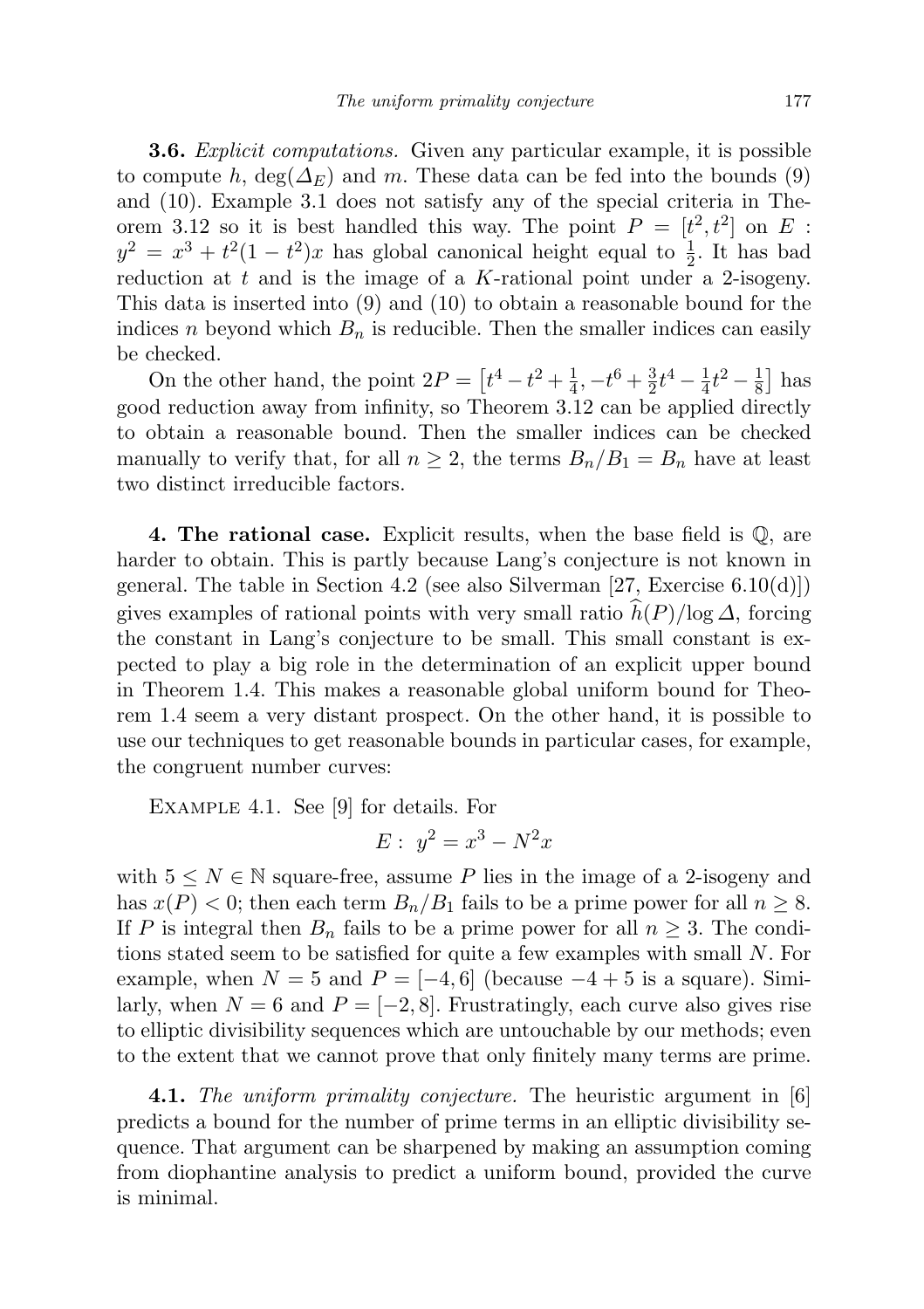The prime number theorem suggests that the probability that a large integer N is prime is roughly  $1/\log N$ . Therefore, if  $(x_n)_{n>1}$  is an increasing sequence of positive integers, this suggests that (in the absence of an obvious reason to believe otherwise), the expected number of prime terms  $x_n$  with  $n \leq X$  is approximately

$$
(11)\qquad \qquad \sum_{n\leq X}\frac{1}{\log x_n}.
$$

In particular, one should suspect that  $x_n$  is prime infinitely often if and only if the sum in (11) diverges as  $X \to \infty$ . If  $x_n = (a^n - b^n)/(a - b)$ , then

$$
\log x_n \sim nh(a/b) \quad \text{ as } n \to \infty,
$$

and so the sum diverges like a constant multiple of  $log X$ . All the available evidence supports the belief that a sequence of this form with  $a$  and  $b$  not both kth powers of integers, for some  $k > 1$ , will produce prime terms at that rate. If  $x_n = B_n/B_1$ , on the other hand,

$$
\log x_n \sim n^2 \widehat{h}(P) \quad \text{ as } n \to \infty,
$$

where  $\widehat{h}(P)$  is the global canonical height of P. As a consequence, the sum in (11) converges, and it seems likely that  $B_n/B_1$  is prime only finitely often.

A sharpened version of this heuristic argument can be given. Using David's theorem [5] from elliptic transcendence theory, it can be shown that a lower bound for  $\log B_n$  of the following kind holds:

(12) 
$$
\log B_n > (1 - \varepsilon) \widehat{h}(P) n^2 - C \log n (\log \log n)^4
$$

for any  $\varepsilon > 0$ . If one could show, for E minimal, that  $C = O(h(E))$ , then Lang's conjecture would imply that the sum in (11) is uniformly bounded above. In other words, for elliptic divisibility sequences coming from curves in minimal form, one would expect that the number of prime terms in the sequence  $B_n/B_1$  would be uniformly bounded. Although David's theorem is very strong, currently the best form of the constant  $C$  has a polynomial but non-linear dependence upon  $h(E)$ , as well as a dependence on  $h(P)$ .

On the other hand, it was suggested to us that the Bateman–Horn conjecture [1] in a suitable form provides a way to contradict the uniform primality conjecture in certain cases. This method requires examples of elliptic divisibility sequences over  $\mathbb{Q}(T)$  with infinitely many irreducible terms  $B_n$ . That such sequences exist is suggested by the examples in Section 3.1 but not proven. By specializing, one can expect arbitrarily many prime terms in certain elliptic divisibility sequences over  $\mathbb Q$ . The key question lies with the possibility of specializing in such a way as to produce minimal curves. No answer to that question is known.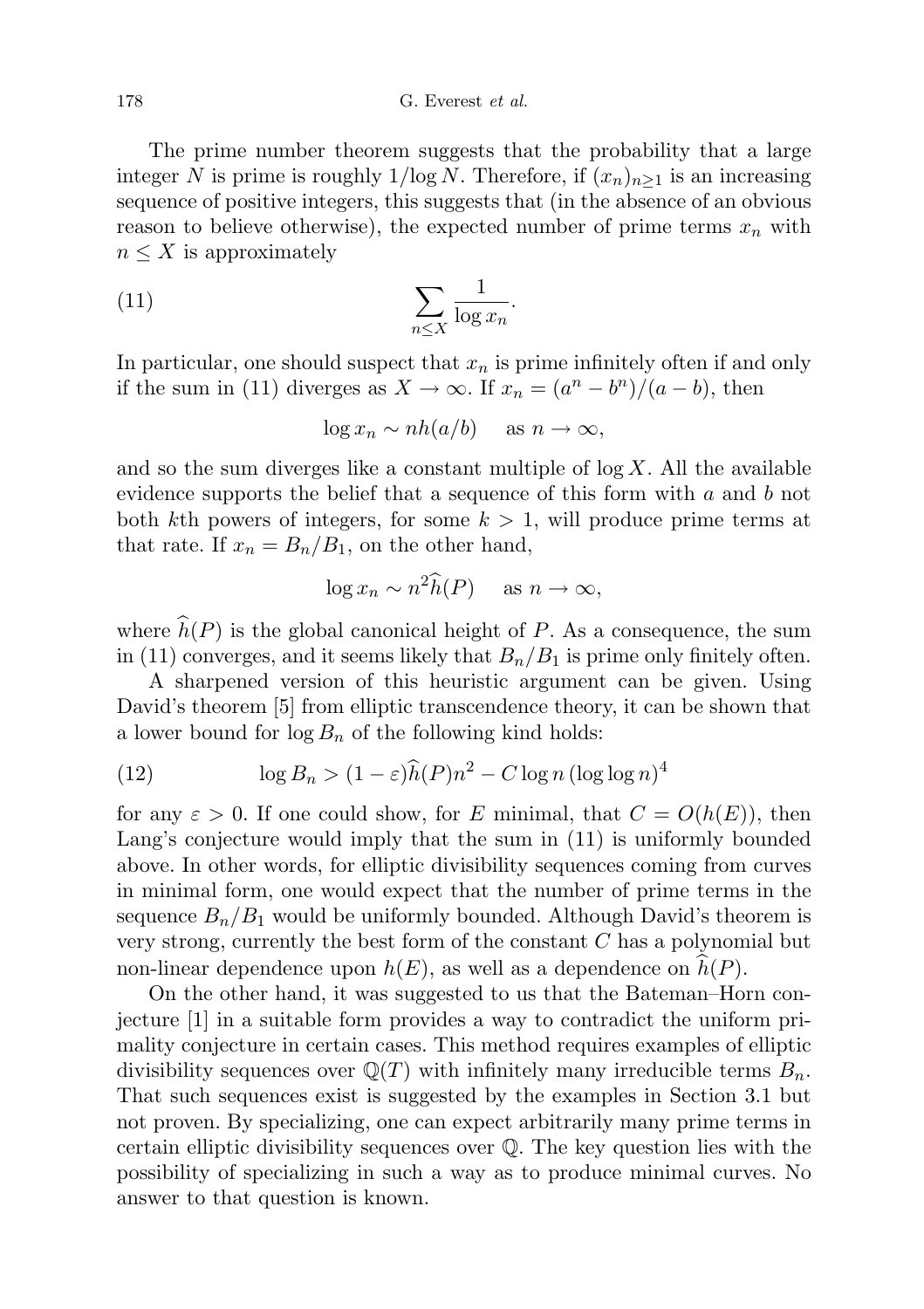In summary, it is unclear whether or not one should expect the number of prime terms in the sequence  $B_n/B_1$ , even for minimal elliptic curves, to be uniformly bounded.

**4.2.** Explicit computations. In the table below are presented prime terms in sequences generated by the rational points with smallest known height, in 18 cases drawn from Elkies' tables. The computations were performed using PARI-GP [22] (for the first 6 cases) and MAGMA [19] (for the other 12). In the table,

- $\bullet$  E is an elliptic curve which is given by a minimal equation as a vector  $[a_1, \ldots, a_6]$  in Tate's notation;
- P denotes a non-torsion point in  $E(\mathbb{Q});$
- $(B_n)_{n\in\mathbb{N}}$  denotes the elliptic divisibility sequence associated to P;
- $h_0$  denotes 1000 times the global canonical height of  $P$ ;
- $c_0$  denotes 10000 times the ratio  $\widehat{h}(P)/h(E)$ ;
- $N_2$  denotes the maximal index for which the primality of  $B_n$  has been tested;
- $N_0$  denotes the number of indices  $n \leq N_2$  such that  $B_n = 1$ ;
- $N_1$  denotes the number of indices  $n \leq N_2$  such that  $B_n$  is a prime number;
- $N_3$  is the greatest index  $n \leq N_2$  such that  $B_n$  is a prime number.

| Minimal model                          | Point $P$          | $h_0$ | c <sub>0</sub> | $N_0$ | $N_1$ | $N_2$ | $N_3$ |
|----------------------------------------|--------------------|-------|----------------|-------|-------|-------|-------|
| $[1, 1, 1, -125615, 61201397]$         | [7107, 594946]     | 4.45  | 1.06           | 15    | 32    | 4500  | 3719  |
| $[1, 0, 0, -141875, 18393057]$         | $[-386, -3767]$    | 4.51  | 1.18           | 15    | 32    | 4900  | 1811  |
| $\left[1, -1, 1, -3057, 133281\right]$ | $[591, -14596]$    | 4.86  | 1.65           | 13    | 29    | 4700  | 541   |
| $[1, 1, 1, -2990, 71147]$              | $[27, -119]$       | 4.98  | 1.84           | 14    | 32    | 4500  | 829   |
| $[0, 0, 0, -412, 3316]$                | $[-18, -70]$       | 5.63  | 2.90           | 11    | 28    | 4300  | 317   |
| $[1, 0, 0, -4923717, 4228856001]$      | $[1656, -25671]$   | 5.71  | 1.24           | 14    | 29    | 4300  | 419   |
| $[1, 0, 0, -13465, 839225]$            | [80, 485]          | 5.77  | 17.2           | 15    | 25    | 3000  | 571   |
| $[1, 0, 0, -21736, 875072]$            | $[-154, -682]$     | 5.92  | 17.1           | 12    | 25    | 3000  | 953   |
| $[1, -1, 1, -1517, 26709]$             | $[167, -2184]$     | 6.03  | 25.7           | 13    | 22    | 3000  | 1283  |
| $[1, 0, 0, -8755, 350177]$             | [14, 473]          | 6.12  | 18.9           | 15    | 32    | 3000  | 401   |
| $\left[1, -1, 1, -180, 1047\right]$    | $[-1, 35]$         | 6.42  | 37.1           | 12    | 27    | 3000  | 383   |
| $[1, 0, 0, -59852395, 185731807025]$   | [12680, 1204265]   | 6.56  | 12.0           | 13    | 21    | 3000  | 359   |
| $[1, 0, 0, -10280, 409152]$            | $[304, -5192]$     | 6.62  | 20.2           | 13    | 32    | 3000  | 311   |
| $[0, 1, 1, -310, 3364]$                | $[-19, 52]$        | 6.70  | 36.7           | 12    | 20    | 3000  | 103   |
| $[1, 0, 0, -42145813, 105399339617]$   | [31442, 5449079]   | 6.78  | 14.8           | 14    | 21    | 3000  | 349   |
| $[1, 0, 0, -25757, 320049]$            | $[-116, -1265]$    | 6.82  | 19.4           | 14    | 22    | 3000  | 83    |
| $[1, 0, 0, -350636, 80632464]$         | [352, 748]         | 6.91  | 16.6           | 13    | 22    | 3000  | 137   |
| $[1, 0, 0, -23611588, 39078347792]$    | $[-3718, -272866]$ | 7.41  | 16.6           | 13    | 23    | 3000  | 109   |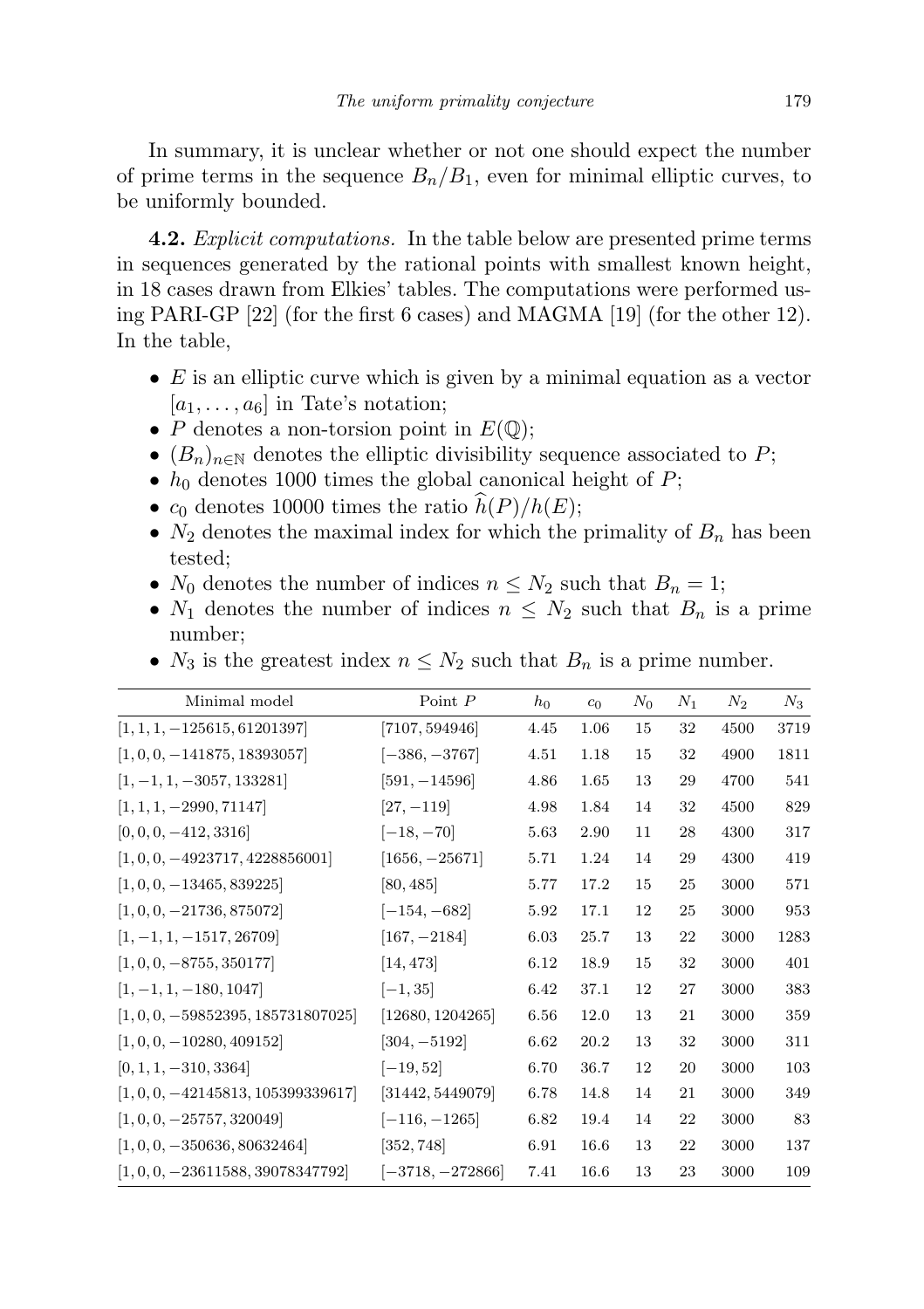Example 4.2. The largest prime obtained comes from the first pair: the point

$$
P = [7107, 594946]
$$

on the curve

$$
E: y^2 + xy + y = x^3 + x^2 - 125615x + 61201397
$$

yields a prime term  $B_{3719}$  with 26774 decimal digits.

## References

- [1] P. T. Bateman and R. A. Horn, A heuristic asymptotic formula concerning the distribution of prime numbers, Math. Comp. 16 (1962), 363–367.
- [2] J. W. S. Cassels, Lectures on Elliptic Curves, London Math. Soc. Student Texts 24, Cambridge Univ. Press, Cambridge, 1991.
- [3] D. V. Chudnovsky and G. V. Chudnovsky, Sequences of numbers generated by addition in formal groups and new primality and factorization tests, Adv. in Appl. Math. 7 (1986), 385–434.
- [4] G. Cornelissen and K. Zahidi, Elliptic divisibility sequences and undecidable problems about rational points, J. Reine Angew. Math. 613 (2007), 1–33.
- [5] S. David, Minorations de formes linéaires de logarithmes elliptiques, Mém. Soc. Math. France (N.S.) 62 (1995).
- [6] M. Einsiedler, G. Everest and T. Ward, Primes in elliptic divisibility sequences, LMS J. Comput. Math. 4 (2001), 1–13.
- [7] N. Elkies, Rational points with small height, www.math.harvard.edu/∼elkies/ low height.html.
- [8] G. Everest and H. King, Prime powers in elliptic divisibility sequences, Math. Comp. 74 (2005), 2061–2071.
- [9] G. Everest, V. Mahé and J. Reynolds, The uniform primality conjecture for congruent number curves, preprint.
- [10] G. Everest, G. McLaren and T. Ward, Primitive divisors of elliptic divisibility sequences, J. Number Theory 118 (2006), 71–89.
- [11] G. Everest, V. Miller and N. Stephens, Primes generated by elliptic curves, Proc. Amer. Math. Soc. 132 (2004), 955–963.
- [12] M. Hindry and J. H. Silverman, The canonical height and integral points on elliptic curves, Invent. Math. 93 (1988), 419–450.
- [13] —, —, Diophantine Geometry, Grad. Texts in Math. 201, Springer, New York, 2000.
- [14] P. Ingram, Elliptic divisibility sequences over certain curves, J. Number Theory 123 (2007), 473–486.
- [15] —, Multiples of integral points on elliptic curves, preprint.
- $[16] \quad -$ , A quantitative primitive divisor result for elliptic divisibility sequences, preprint.
- [17] P. Ingram and J. H. Silverman, Uniform estimates for primitive divisors in elliptic divisibility sequences, preprint.
- [18] S. Lang, Elliptic Curves: Diophantine Analysis, Grundlehren Math. Wiss. 231, Springer, Berlin, 1978.
- [19] MAGMA, version V2.13, University of Sydney, http://magma.maths.usyd.edu.au/ magma/index.html.
- [20] D. W. Masser and G. Wüstholz, *Estimating isogenies on elliptic curves*, Invent. Math. 100 (1990), 1–24.